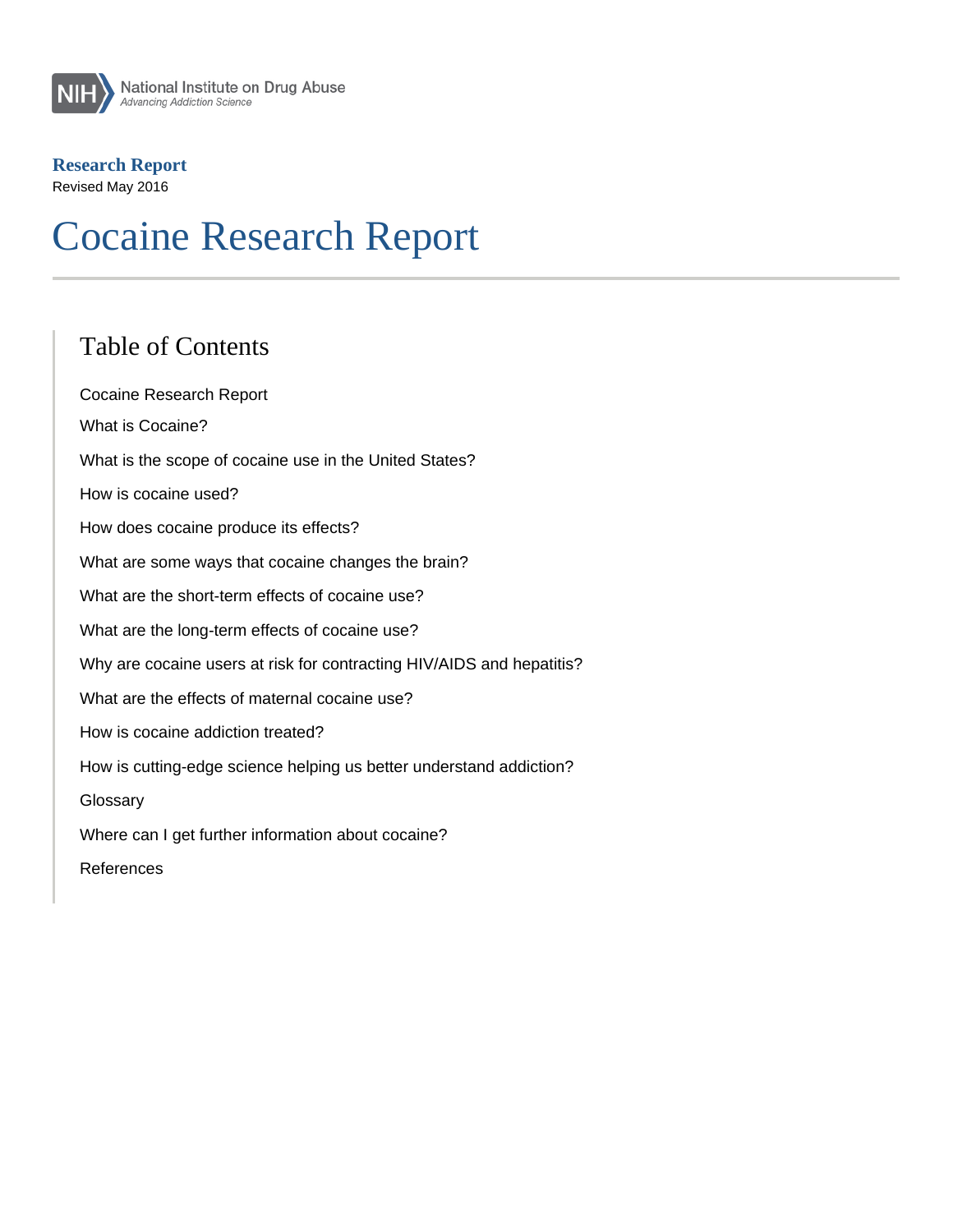## Cocaine Research Report

Describes the latest research findings on cocaine, exploring the scope of abuse in the U.S., its potential long- and short-term health effects, maternal cocaine use, and treatment approaches.

All materials appearing in the ?Research Reports series are in the public domain and may be reproduced without permission from NIDA. Citation of the source is appreciated.

## What is Cocaine?

Cocaine is a powerfully addictive stimulant drug. For thousands of years, people in South America have chewed and ingested coca leaves (Erythroxylon coca), the source of cocaine, for their stimulant effects.<sup>[1, 2](http://nida.nih.gov/publications/research-reports/cocaine/references)</sup> The purified

chemical, cocaine hydrochloride, was isolated from the plant more than 100 years ago. In the early 1900s, purified cocaine was the mair active ingredient in many tonics and elixirs developed to treat a wide variety of illnesses. Before the development of synthetic local anesthetic, surgeons used cocaine to block pain. [1](http://nida.nih.gov/publications/research-reports/cocaine/references) However, research has since shown that cocaine is a powerfully addictive substance that can alter brain structure and function if used repeatedly.

Photo by ©iStock.com/Rafal Cichawa

Today, cocaine is a Schedule II drug, which means that it has high potential for abuse but can be administered by a doctor for legitimate medical uses, such as local anesthesia for some eye, ear, and throat surgeries. Dealers often dilute (or "cut") it with non-psychoactive substances such as cornstarch, talcum powder, flour, or baking soda to increase their profits. They may also adulterate cocaine with other drugs like procaine (a chemically related local anesthetic) or amphetamine (another psychoactive stimulant).<sup>[2](http://nida.nih.gov/publications/research-reports/cocaine/references)'[3](http://nida.nih.gov/publications/research-reports/cocaine/references)</sup> Some users combine cocaine with heroin.<sup>2</sup>

People abuse two chemical forms of cocaine: the water-soluble hydrochloride salt and the waterinsoluble cocaine base (or freebase). Users inject or snort the hydrochloride salt, which is a powder. The base form of cocaine is created by processing the drug with ammonia or sodium bicarbonate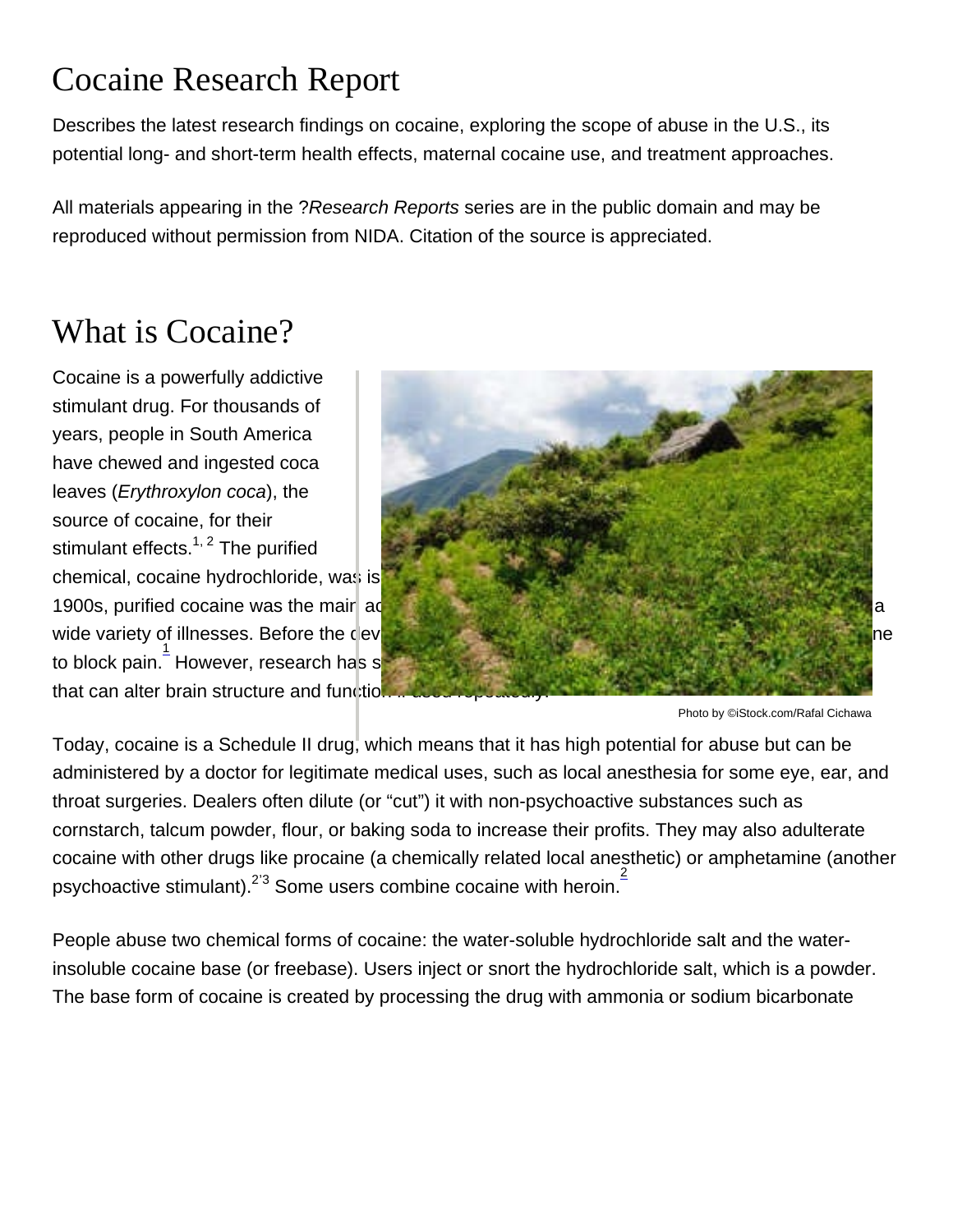(baking soda) and water, then heating it to remove the hydrochloride to produce a smokable substance.

## What is the scope of cocaine use in the United States?

All data refer to the United States population.

#### How many people use cocaine?

Among people aged 12 or older in 2020, 1.9% (or about 5.2 million people) reported using cocaine in the past 12 months. Source: [2020 National Survey on Drug Use and Health](https://www.samhsa.gov/data/release/2020-national-survey-drug-use-and-health-nsduh-releases)

#### How many young students use cocaine?

In 2021, an estimated 0.2% of  $8^{\text{th}}$  graders, 0.6% of 10 $^{\text{th}}$  graders, and 1.2% of 12 $^{\text{th}}$  graders reported using cocaine in the past 12 months. Source: [2021 Monitoring the Future Survey](http://monitoringthefuture.org/data/21data/table2.pdf)

#### How many people have a cocaine use disorder?

Among people aged 12 or older in 2020, 0.5% (or about 1.3 million people) had a cocaine use disorder in the past 12 months. Source: [2020 National Survey on Drug Use and Health](https://www.samhsa.gov/data/release/2020-national-survey-drug-use-and-health-nsduh-releases)

#### How many people die from cocaine overdose?

In 2020, approximately 19,447 people died from an overdose involving cocaine. [Learn more about](http://nida.nih.gov/drug-topics/trends-statistics/overdose-death-rates) [overdose death rates.](http://nida.nih.gov/drug-topics/trends-statistics/overdose-death-rates) Source: [CDC WONDER Database](https://wonder.cdc.gov/ucd-icd10.html)

#### How is cocaine used?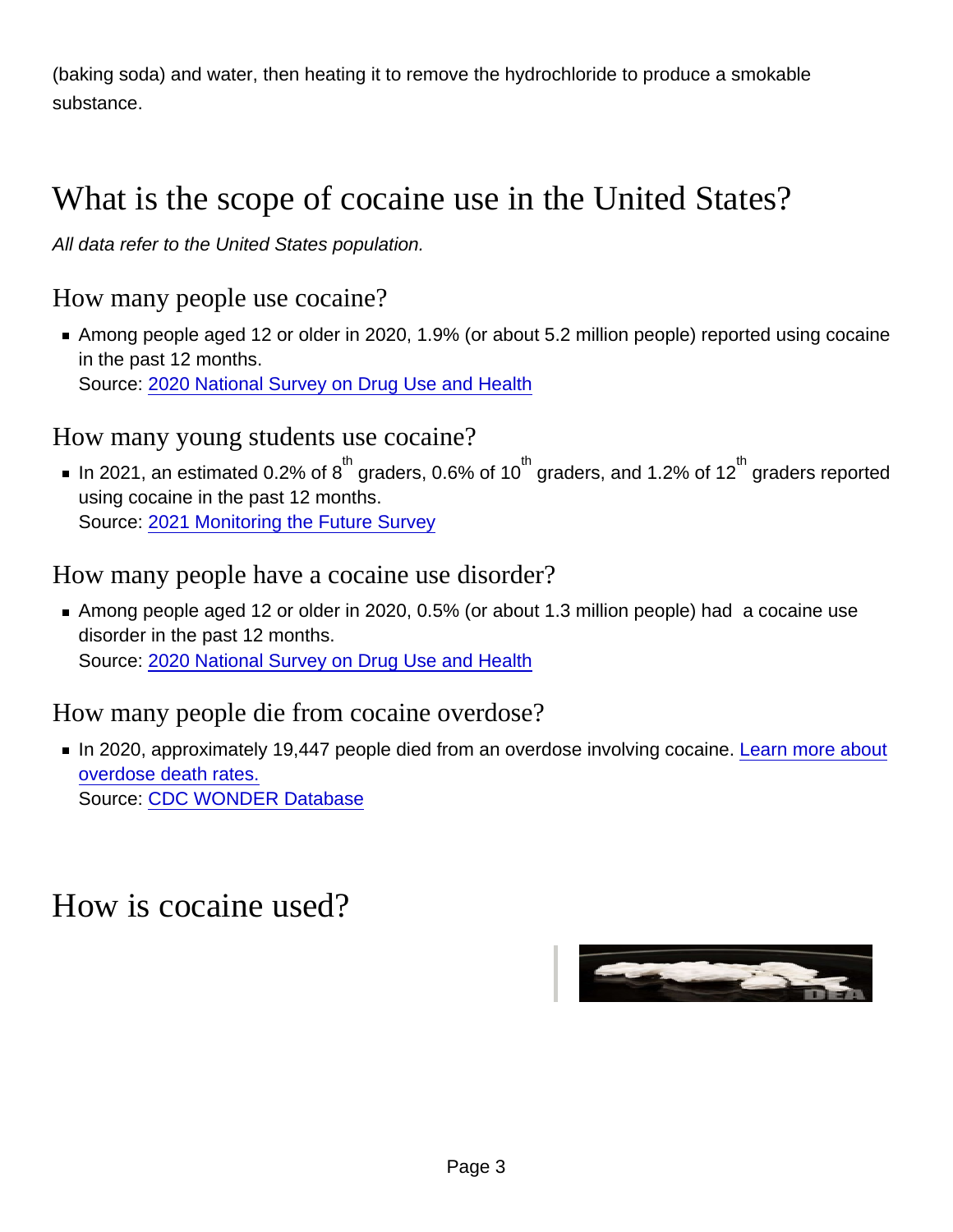Users primarily administer cocaine orally, intranasally, intravenously, or by inhalation. When people snort the drug (intranasal use), they inhale cocaine powder through the nostrils, where it is absorbed into the

Cocaine

bloodstream through the nasal tissues. Users also may rub the drug onto their gums (oral use). Dissolving cocaine in water and injecting it (intravenous use) releases the drug directly into the bloodstream and heightens the intensity of its effects. When people smoke cocaine (inhalation), they inhale its vapor or smoke into the lungs, where absorption into the bloodstream is almost as rapid as by injection. This fast euphoric effect is one of the reasons that crack became enormously popular in the mid-1980s. $\frac{2}{3}$  $\frac{2}{3}$  $\frac{2}{3}$ 

Cocaine use ranges from occasional to repeated or compulsive use, with a variety of patterns between these extremes. Any route of administration can potentially lead to absorption of toxic amounts of cocaine, causing heart attacks, strokes, or seizures—all of which can result in sudden death. $2^{27}$  $2^{27}$  $2^{27}$  $2^{27}$ 

#### Crack Cocaine How does cocaine produce its effects?

Photo by DEA

The brain's mesolimbic dopamine system, its reward pathway, is stimulated by all types of reinforcing stimuli, such as food, sex, and many drugs of abuse, including cocaine. [8](http://nida.nih.gov/node/1139) This pathway originates in a region of the midbrain called the ventral tegmental area and extends to the nucleus accumbens, one of the brain's key reward areas. Besides reward, this circuit also regulates emotions and motivation.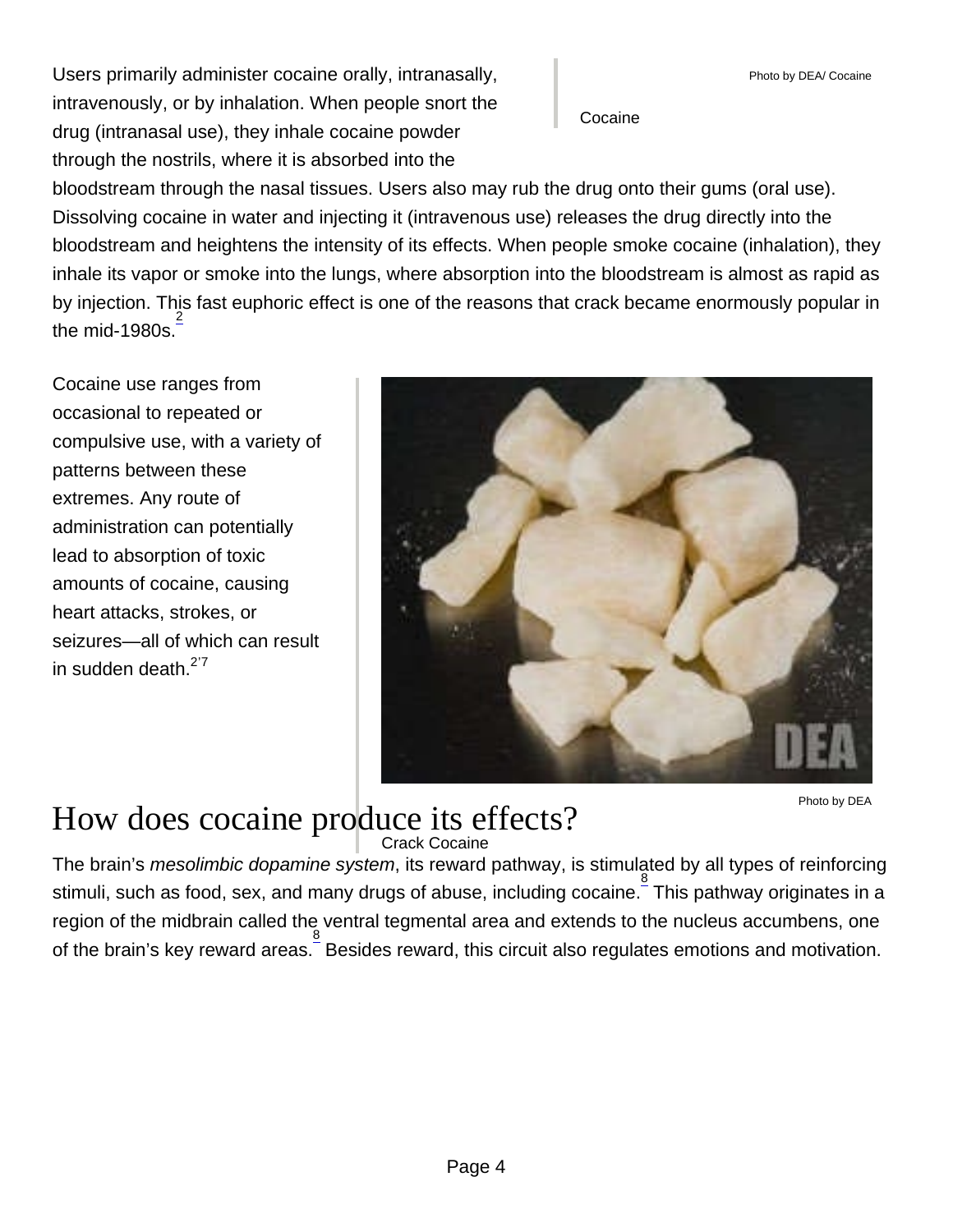In the normal communication process, dopamine is released by a neuron into the synapse (the small gap between two neurons), where it binds to specialized proteins called dopamine receptors on the neighboring neuron. By this process, dopamine acts as a chemical messenger, carrying a signal from neuron to neuron. Another specialized  $\operatorname*{g}$ rotein called a transporter removes dopamine from the synapse to be recycled for further use.

Drugs of abuse can interfere with this normal communication process. For example, cocaine acts by binding to the dopamine transporter, blocking the removal of dopamine from the synapse. Dopamine then accumulates in the synapse to produce an amplified signal to the receiving neurons. This is what causes the euphoria commonly experienced immediately after taking the drug (see the video ["Brain](https://www.youtube.com/watch?v=DMcmrP-BWGk) [Reward: Understanding How the Brain Responds to Natural Rewards and Drugs of Abuse](https://www.youtube.com/watch?v=DMcmrP-BWGk)").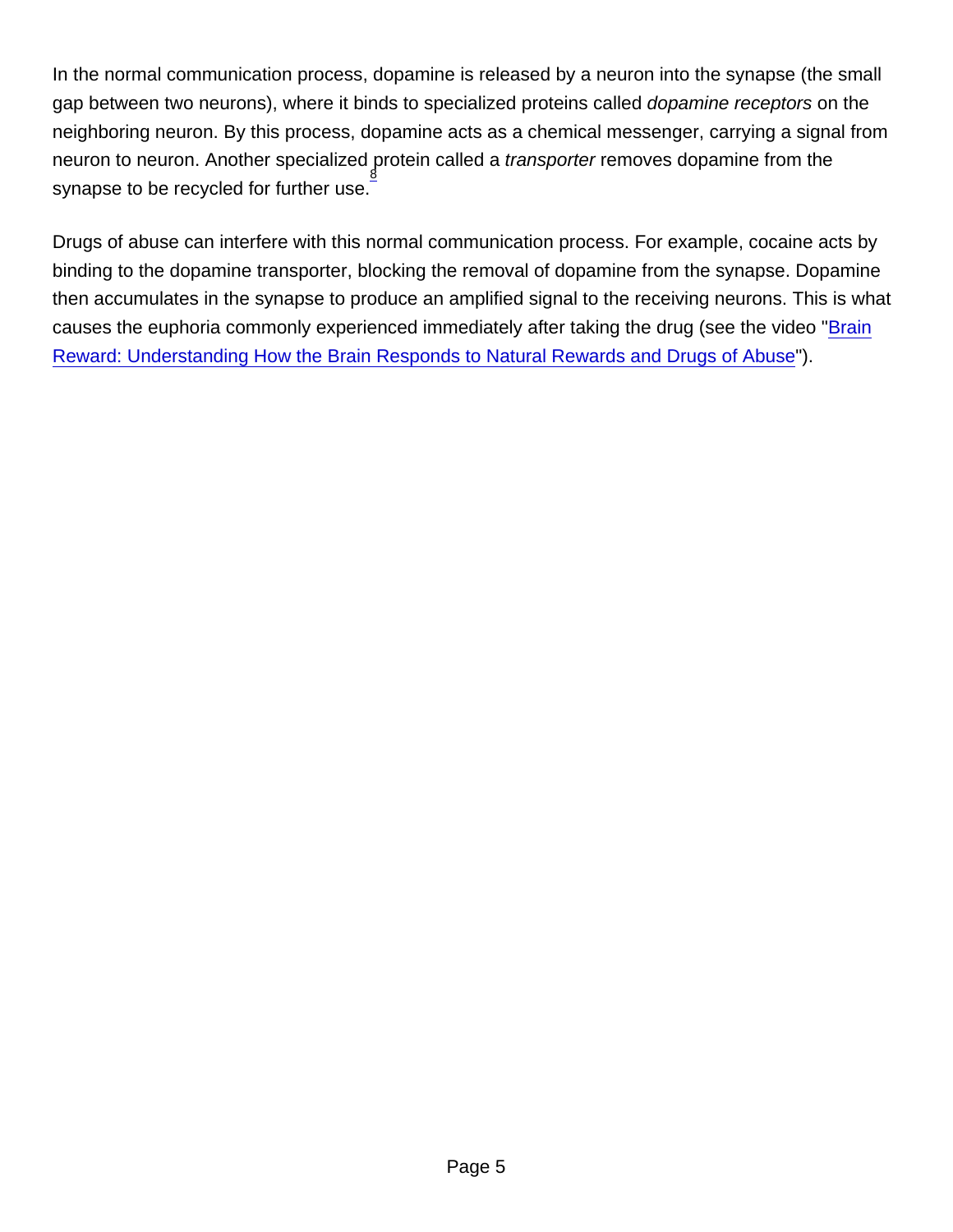Image by NIDA

Cocaine in the brain: In the normal neural communication process, dopamine is released by a neuron into the synapse, where it can bind to dopamine receptors on neighboring neurons. Normally, dopamine is then recycled back into the transmitting neuron by a specialized protein called the dopamine transporter. If cocaine is present, it attaches to the dopamine transporter and blocks the normal recycling process, resulting in a buildup of dopamine in the synapse, which contributes to the pleasurable effects of cocaine.

### What are some ways that cocaine changes the brain?

Use of cocaine, like other drugs of abuse, induces long-term changes in the brain. Animal studies show that cocaine exposure can cause significant neuroadaptations in neurons that release the excitatory neurotransmitter glutamate.<sup>[9](http://nida.nih.gov/node/1139)'[10](http://nida.nih.gov/node/1139)</sup> Animals chronically exposed to cocaine demonstrate profound changes in glutamate neurotransmission—including how much is released and the level of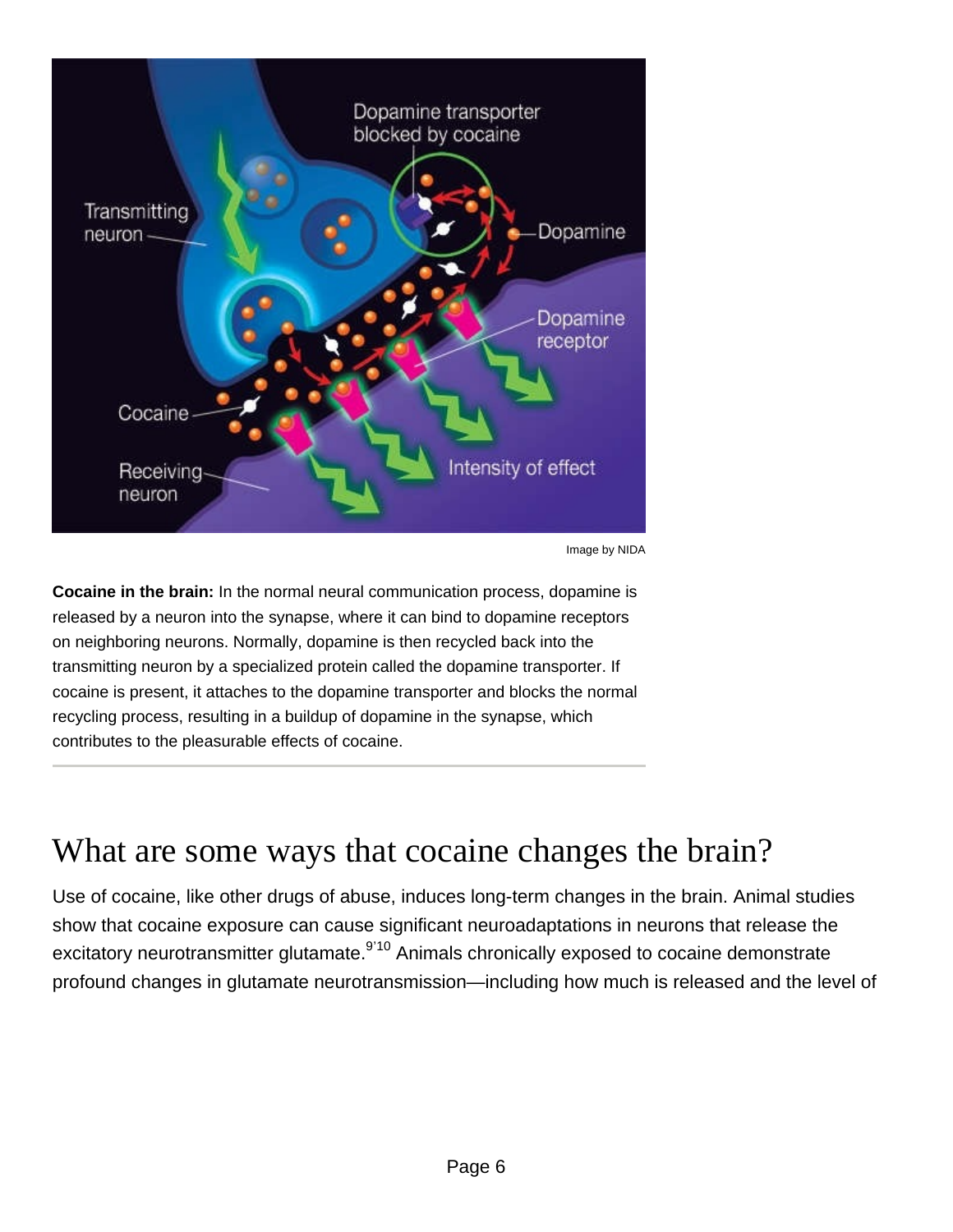receptor proteins—in the reward pathway, particularly the nucleus accumbens. The glutamate system may be an opportune target for anti-addiction medication development, with the goal of reversing the  $\frac{3}{2}$  cocaine-induced neuroadaptations that contribute to the drive to use the drug.

Although addiction researchers have focused on adaptations in the brain's reward system, drugs also affect the brain pathways that respond to stress. Stress can contribute to cocaine relapse, and cocaine use disorders frequently co-occur with stress-related disorders.<sup>[11](http://nida.nih.gov/node/1139)</sup> The stress circuits of the brain are distinct from the reward pathway, but research indicates that there are important ways that they overlap. The ventral tegmental area seems to act as a critical integration site in the brain that relays information about both stress and drug cues to other areas of the brain, including ones that drive cocaine seeking.<sup>[11](http://nida.nih.gov/node/1139)</sup> Animals that have received cocaine repeatedly are more likely to seek the drug in response to stress, and the more of the drug they have taken, the more stress affects this behavior. Research suggests that cocaine elevates stress hormones, inducing neuroadaptations that further increase sensitivity to the drug and cues associated with it. [11](http://nida.nih.gov/node/1139)

Volkow ND, Want G-J, Fowler JS, Tomasi D, Teland F. Addiction: beyond dopamine reward circuitry. Proc Natl Acad Sci USA. 2011;108(37):15037-15042.

Brain images showing decreased glucose metabolism, which indicates reduced activity, in the orbitofrontal cortex (OFC) in a control subject (left) and a cocaineaddicted subject (right).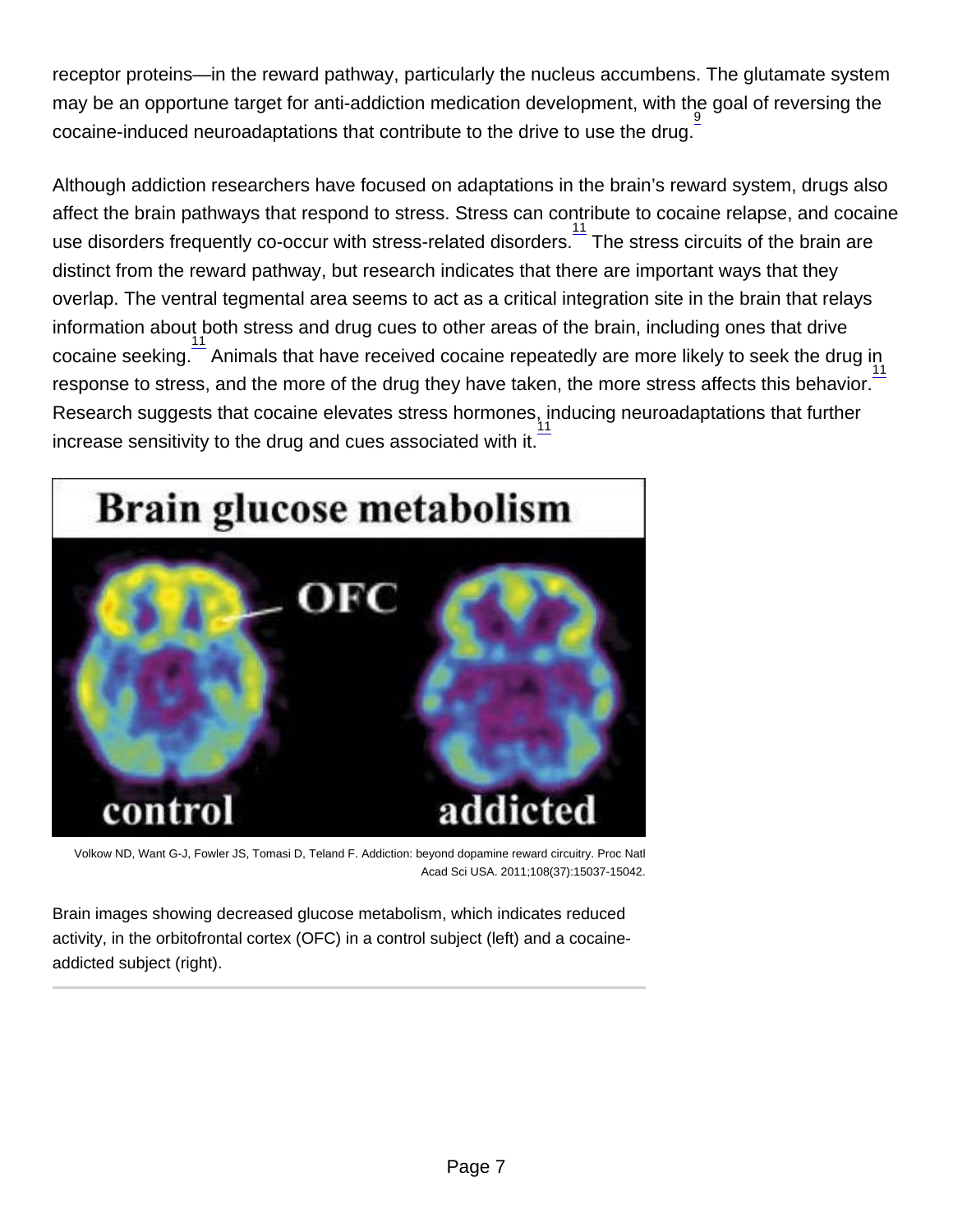Chronic cocaine exposure affects many other areas of the brain too. For example, animal research indicates that cocaine diminishes functioning in the orbitofrontal cortex (OFC), which appears to underlie the poor decision-making, inability to adapt to negative consequences of drug use, and lack of self-insight shown by people addicted to cocaine.  $\frac{12}{5}$  $\frac{12}{5}$  $\frac{12}{5}$  A study using optogenetic technology, which uses light to activate specific, genetically-modified neurons, found that stimulating the OFC restores adaptive learning in animals. This intriguing result suggests that strengthening OFC activity may be a good therapeutic approach to improve insight and awareness of the consequences of drug use among people addicted to cocaine. [13](http://nida.nih.gov/node/1139)

## What are the short-term effects of cocaine use?

Cocaine's effects appear almost immediately after a single dose and disappear within a few minutes to an hour. Small amounts of cocaine usually make the user feel euphoric, energetic, talkative, mentally alert, and hypersensitive to sight, sound, and touch. The drug can also temporarily decrease the need for food and sleep.<sup>[14](http://nida.nih.gov/node/1139)</sup> Some users find that cocaine helps them perform simple physical and intellectual tasks more quickly, although others experience the opposite effect.

The duration of cocaine's euphoric effects depend upon the route of administration. The faster the drug is absorbed, the more intense the resulting high, but also the shorter its duration. Snorting cocaine produces a relatively slow onset of the high, but it may last from 15 to 30 minutes. In contrast, the high from smoking is more immediate but may last only 5 to 10 minutes. [15](http://nida.nih.gov/node/1139)

Short-term physiological effects of cocaine use include constricted blood vessels; dilated pupils; and increased body temperature, heart rate, and blood pressure.  $\frac{16}{16}$  $\frac{16}{16}$  $\frac{16}{16}$  Large amounts of cocaine may intensify the user's high but can also lead to bizarre, erratic, and violent behavior. Some cocaine users report feelings of restlessness, irritability, anxiety, panic, and paranoia.  $\frac{2}{3}$  $\frac{2}{3}$  $\frac{2}{3}$  Users may also experience tremors, vertigo, and muscle twitches. [2](http://nida.nih.gov/node/1139)

Severe medical complications can occur with cocaine use. Some of the most frequent are cardiovascular effects, including disturbances in heart rhythm and heart attacks; neurological effects, including headaches, seizures, strokes, and coma; and gastrointestinal complications, including abdominal pain and nausea. <sup>[7](http://nida.nih.gov/node/1139)</sup> In rare instances, sudden death can occur on the first use of cocaine or unexpectedly thereafter. Cocaine-related deaths are often a result of cardiac arrest or seizures  $\frac{2}{3}$  $\frac{2}{3}$  $\frac{2}{3}$  (see "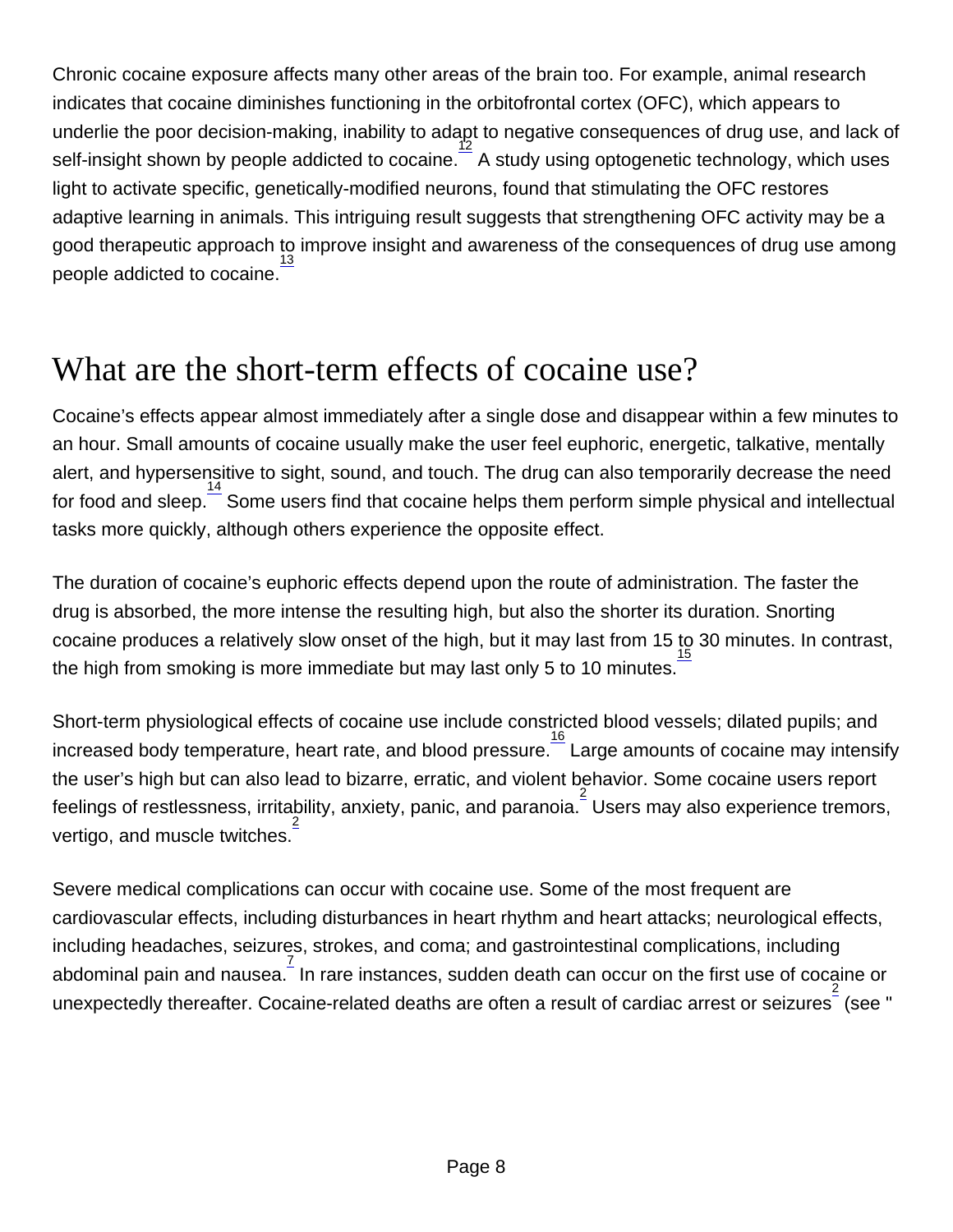[National Overdose Deaths: Number of Deaths from Cocaine](http://nida.nih.gov/node/1144#overdose)"). Many cocaine users also use alcohol, and this combination can be particularly dangerous. The two substances react to produce  $\frac{1}{2}$  cocaethylene, which may potentiate the toxic effects of cocaine and alcohol on the heart. The combination of cocaine and heroin is also very dangerous. Users combine these drugs because the stimulating effects of cocaine are offset by the sedating effects of heroin; however, this can lead to taking a high dose of heroin without initially realizing it. Because cocaine's effects wear off sooner, this can lead to a heroin overdose, in which the user's respiration dangerously slows down or stops, possibly fatally.

## What are the long-term effects of cocaine use?

With repeated exposure to cocaine, the brain starts to adapt so that the reward pathway becomes less sensitive to natural reinforcers<sup>10'18</sup> (see "[What Are Some Ways that Cocaine Changes the Brain?"](http://nida.nih.gov/publications/research-reports/cocaine/what-are-some-ways-cocaine-changes-brain)). At the same time, circuits involved in stress become increasingly sensitive, leading to increased displeasure and negative moods when not taking the drug, which are signs of withdrawal. These combined effects make the user more likely to focus on seeking the drug instead of relationships, food, or other natural rewards.

With regular use, tolerance may develop so that higher doses, more frequent use of cocaine, or both are needed to produce the same level of pleasure and relief from withdrawal experienced initially.<sup>[10](http://nida.nih.gov/node/1139)'[18](http://nida.nih.gov/node/1139)</sup> At the same time, users can also develop sensitization, in which less cocaine is needed to produce anxiety, convulsions, or other toxic effects. Tolerance to cocaine reward and sensitization to cocaine toxicity can increase the risk of overdose in a regular user.

Users take cocaine in binges, in which cocaine is used repeatedly and at increasingly higher doses. This can lead to increased irritability, restlessness, panic attacks, paranoia, and even a full-blown  $\frac{1}{2}$  $\frac{1}{2}$  $\frac{1}{2}$ psychosis, in which the individual loses touch with reality and experiences auditory hallucinations.<sup>5</sup> With increasing doses or higher frequency of use, the risk of adverse psychological or physiological effects increases.<sup>[2](http://nida.nih.gov/node/1139)'[7](http://nida.nih.gov/node/1139)</sup> Animal research suggests that binging on cocaine during adolescence enhances sensitivity to the rewarding effects of cocaine and MDMA (Ecstasy or Molly). Thus, binge use of cocaine during adolescence may further increase vulnerability to continued use of the drug among some people.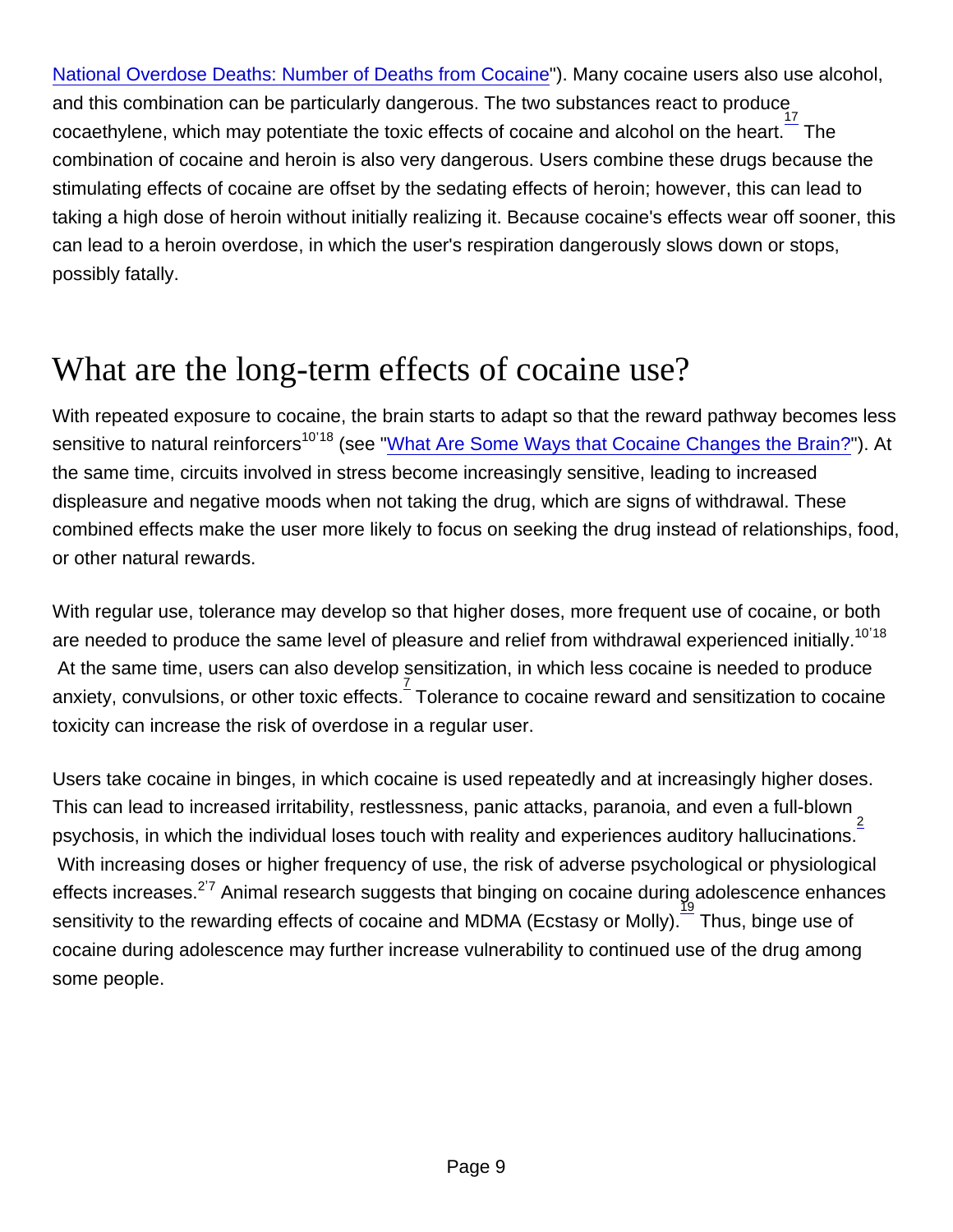Specific routes of cocaine administration can produce their own adverse effects. Regularly snorting cocaine can lead to loss of sense of smell, nosebleeds, problems with swallowing, hoarseness, and an overall irritation of the nasal septum leading to a chronically inflamed, runny nose. Smoking crack  $\sim$  cocaine damages the lungs and can worsen asthma.<sup>[2](http://nida.nih.gov/node/1139)'[3](http://nida.nih.gov/node/1139)</sup> People who inject cocaine have puncture marks called tracks, most commonly in their forearms,  $\frac{7}{5}$  $\frac{7}{5}$  $\frac{7}{5}$  and they are at risk of contracting infectious diseases like HIV and hepatitis C (see ["Why Are Cocaine Users at Risk for Contracting HIV and](http://nida.nih.gov/publications/research-reports/cocaine/are-cocaine-abusers-risk-contracting-hivaids-hepatitis-b-c) [Hepatitis?](http://nida.nih.gov/publications/research-reports/cocaine/are-cocaine-abusers-risk-contracting-hivaids-hepatitis-b-c)"). They also may experience allergic reactions, either to the drug itself or to additives in cocaine, which in severe cases can result in death.

Cocaine damages many other organs in the body. It reduces blood flow in the gastrointestinal tract, which can lead to tears and ulcerations. <sup>[7](http://nida.nih.gov/node/1139)</sup> Many chronic cocaine users lose their appetite and experience significant weight loss and malnourishment. Cocaine has significant and well-recognized toxic effects on the heart and cardiovascular system.<sup>[7](http://nida.nih.gov/node/1139)'[16](http://nida.nih.gov/node/1139)'[20](http://nida.nih.gov/node/1139)</sup> Chest pain that feels like a heart attack is  $\sim$  common and sends many cocaine users to the emergency room.  $\frac{1}{7}$  $\frac{1}{7}$  $\frac{1}{7}$ <sup>[20](http://nida.nih.gov/node/1139)</sup> Cocaine use is linked with increased risk of stroke,  $\frac{16}{16}$  $\frac{16}{16}$  $\frac{16}{16}$  as well as inflammation of the heart muscle, deterioration of the ability of the heart to contract, and aortic ruptures. [20](http://nida.nih.gov/node/1139)

In addition to the increased risk for stroke and seizures, other neurological problems can occur with long-term cocaine use.<sup>[7](http://nida.nih.gov/node/1139)'[18](http://nida.nih.gov/node/1139)</sup> There have been reports of intracerebral hemorrhage, or bleeding within the brain, and balloon-like bulges in the walls of cerebral blood vessels. $\frac{7}{7}$  $\frac{7}{7}$  $\frac{7}{7}$ Movement disorders, including Parkinson's disease, may also occur after many years of cocaine use. Generally, studies suggest that a wide range of cognitive functions are impaired with long-term cocaine use—such as sustaining attention, impulse inhibition, memory, making decisions involving rewards or punishments, and performing motor tasks.<sup>[14](http://nida.nih.gov/node/1139)</sup> [7](http://nida.nih.gov/node/1139) , [18](http://nida.nih.gov/node/1139)

Former cocaine users are at high risk for relapse, even following long periods of abstinence. Research indicates that during periods of abstinence, the memory of the cocaine experience or exposure to cues associated with drug use can trigger strong cravings, which can lead to relapse.<sup>[21](http://nida.nih.gov/node/1139)</sup>

### Why are cocaine users at risk for contracting HIV/AIDS and hepatitis?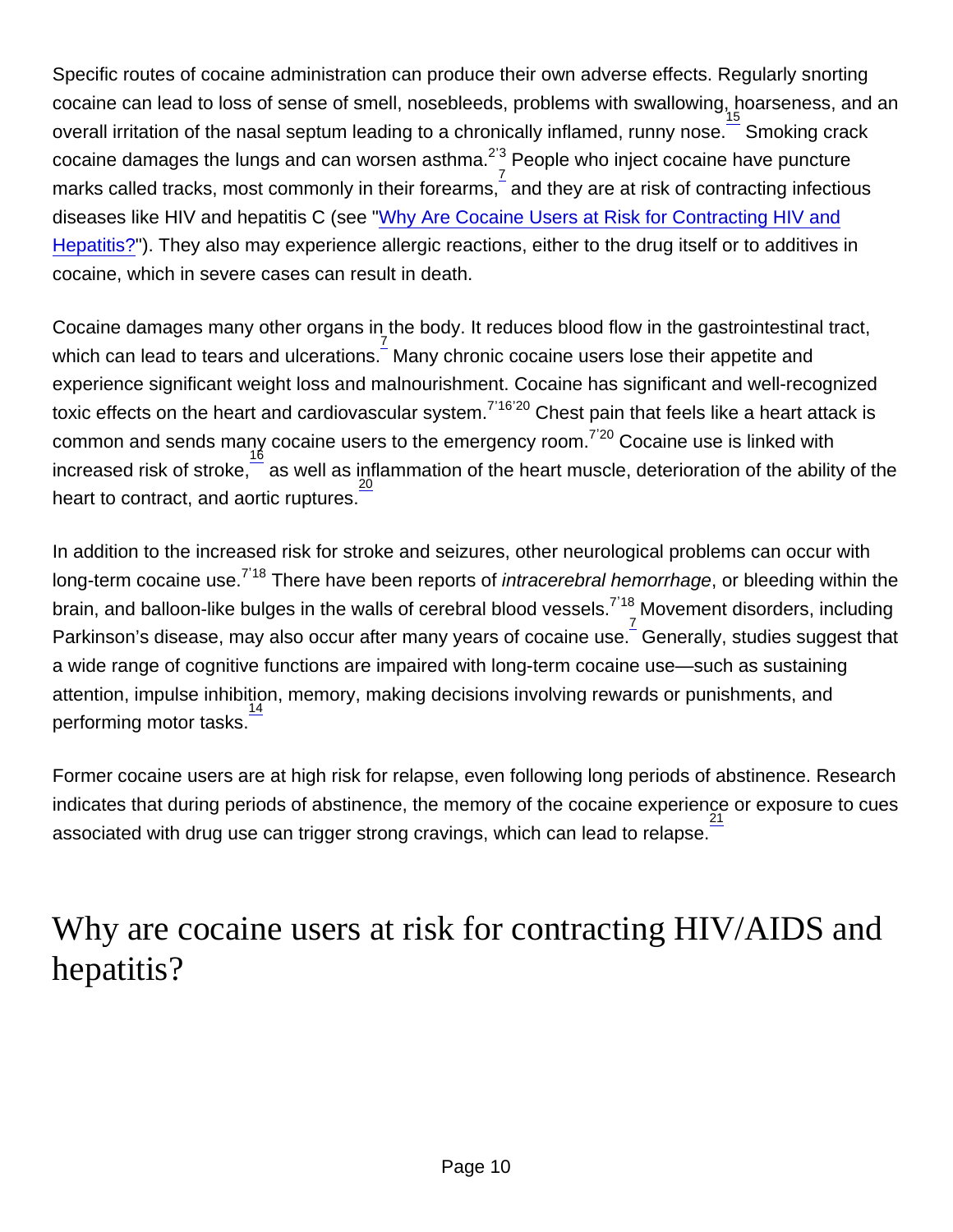Drug intoxication and addiction can compromise judgment and decision-making and potentially lead to risky sexual behavior, including trading sex for drugs, and needle sharing. This increases a cocaine user's risk for contracting infectious diseases such as HIV and hepatitis C (HCV). [22](http://nida.nih.gov/node/1139) There are no vaccines to prevent HIV or HCV infections.

Studies that examine patterns of HIV infection and progression have demonstrated that cocaine use accelerates HIV infection. <sup>[23](http://nida.nih.gov/node/1139)</sup> Research indicates that cocaine impairs immune cell function, <sup>[24](http://nida.nih.gov/node/1139)</sup> promotes replication of the HIV virus, and potentiates the damaging effects of HIV on different types of cells in the brain and spinal cord, resulting in further damage.  $\frac{23}{3}$  $\frac{23}{3}$  $\frac{23}{3}$  Studies also suggest that cocaine use accelerates the development of NeuroAIDS, neurological conditions associated with HIV infection. Symptoms of NeuroAIDS include memory loss, movement problems, and vision impairment. [23](http://nida.nih.gov/node/1139)

Cocaine users with HIV often have advanced progression of the disease, with increased viral load and accelerated decreases in CD4+ cell counts. Infection with HIV increases risk for co-infection with HCV, a virus that affects the liver. $\frac{24}{\cdot}$  $\frac{24}{\cdot}$  $\frac{24}{\cdot}$  Co-infection can lead to serious illnesses—including problems with the immune system and neurologic conditions. Liver complications are very common, with many co-infected individuals dying of chronic liver disease and cancer.<sup>[22](http://nida.nih.gov/node/1139)</sup> Although the link between injection drug use and HIV/HCV is well established, more studies are needed to understand the molecular mechanisms underlying this increased risk of co-infection in non-injecting substance users. [24](http://nida.nih.gov/node/1139)

The interaction of substance use, HIV, and hepatitis may accelerate disease progression. For example, HIV speeds the course of HCV infection by accelerating the progression of hepatitis-associated liver disease. <sup>[24](http://nida.nih.gov/node/1139)</sup> Research has linked HIV/HCV co-infection with increased mortality when compared to either infection alone. [24](http://nida.nih.gov/node/1139) Substance use and co-infection likely negatively influence HIV disease progression and the ability of the body to marshal an immune response.  $\frac{24}{1}$  $\frac{24}{1}$  $\frac{24}{1}$ 

Patients with HIV/HCV co-infection can benefit from substance abuse treatment and antiretroviral therapies, when closely monitored. $^{22}$  $^{22}$  $^{22}$  Antiretroviral treatment is not effective for everyone and can have significant side effects, necessitating close medical supervision. Testing for HIV and HCV is recommended for any individual who has ever injected drugs, since the disease is highly transmissible via injection.

### What are the effects of maternal cocaine use?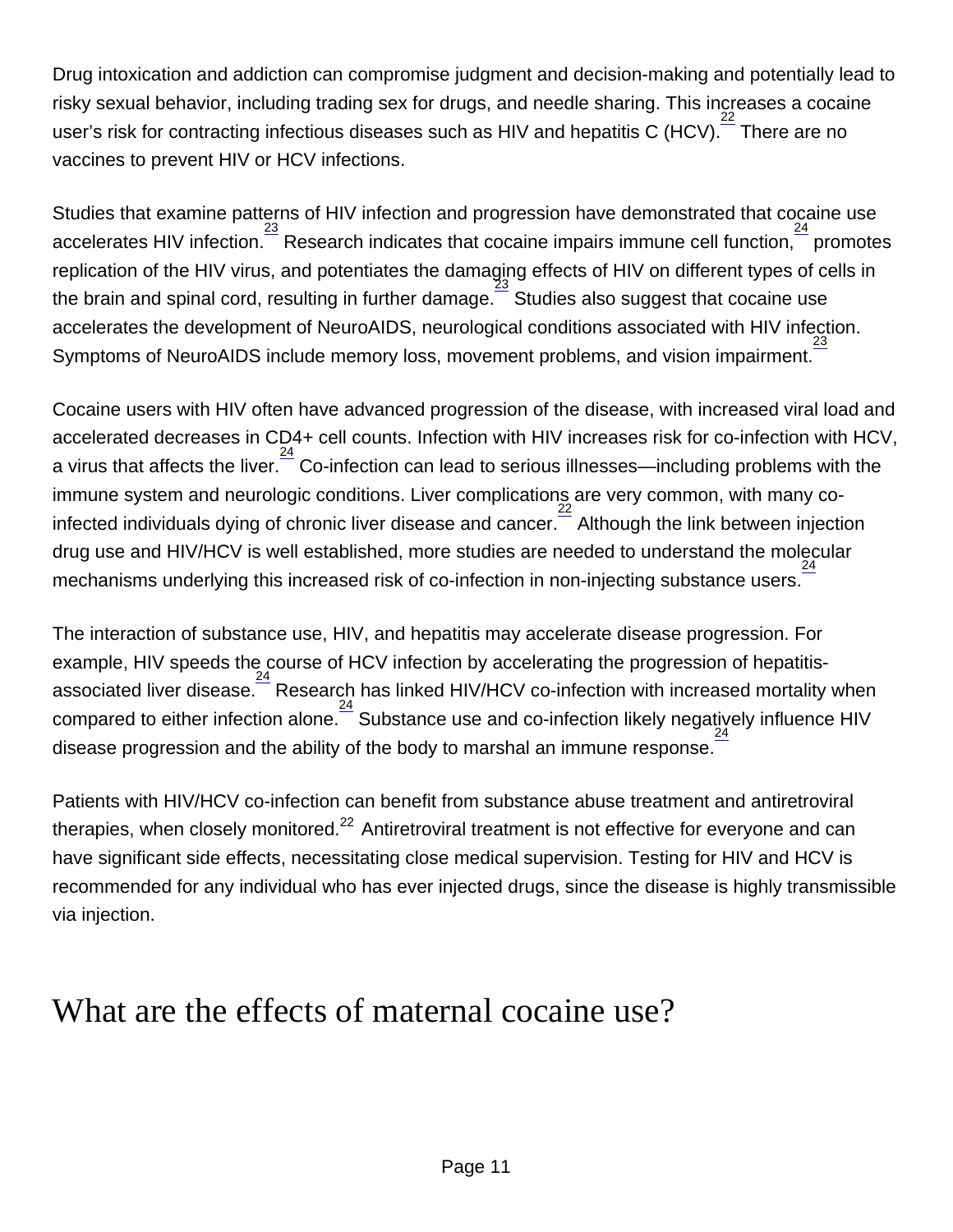Most women who are addicted to cocaine are of childbearing age. Estimates suggest that about 5 percent of pregnant women use one or more addictive substances,  $\frac{25}{25}$  $\frac{25}{25}$  $\frac{25}{25}$  and there are around 750,000 .<br>cocaine-exposed pregnancies every year.  $\frac{26}{3}$  $\frac{26}{3}$  $\frac{26}{3}$  Although women may be reluctant to report substance use patterns because of social stigma and fear of losing custody of their children, they should be aware that drug use while pregnant is associated with specific risks that may be reduced with appropriate care.

Cocaine use during pregnancy is associated with maternal migraines and seizures, premature membrane rupture, and separation of the placental lining from the uterus prior to delivery. <sup>[25](http://nida.nih.gov/node/1139)</sup> Pregnancy is accompanied by normal cardiovascular changes, and cocaine use exacerbates these—sometimes leading to serious problems with high blood pressure (hypertensive crises), spontaneous miscarriage, preterm labor, and difficult delivery. <sup>[26](http://nida.nih.gov/node/1139)</sup> Cocaine-using pregnant women must receive appropriate medical and psychological care—including addiction treatment—to reduce these risks.

Sex-specific addiction treatment and comprehensive services—including prenatal care, mental health counseling, vocational/employment assistance, and parenting skills training—can promote drug abstinence and other positive health behaviors. [27](http://nida.nih.gov/node/1139) Motivational incentives/contingency management (see "<u>[Behavioral Interventions](http://nida.nih.gov/node/1151#behavioral)</u>") as an adjunct to other addiction treatment is a particularly promising strategy to engage women in prenatal care and counseling for substance use.

It is difficult to estimate the full extent of the consequences of maternal drug use and to determine the specific hazard of a particular drug to the unborn child. This is because multiple factors—such as the amount and number of all drugs used, including nicotine or alcohol; extent of prenatal care; exposure to violence in the environment; socioeconomic conditions; maternal nutrition; other health conditions; and exposure to sexually transmitted diseases—can all interact to influence maternal and child outcomes.<sup>[26](http://nida.nih.gov/node/1139)'[29](http://nida.nih.gov/node/1139)'[30](http://nida.nih.gov/node/1139)</sup> Similarly, parenting styles, quality of care during early childhood, exposure to violence, and continued parental drug use are strong environmental factors influencing outcomes.<sup>[31](http://nida.nih.gov/node/1139)'[32](http://nida.nih.gov/node/1139)</sup>

Babies born to mothers who use cocaine during pregnancy are often prematurely delivered, have low birth weights and smaller head circumferences, and are shorter in length than babies born to mothers who do not use cocaine.<sup>[26](http://nida.nih.gov/node/1139)'[29](http://nida.nih.gov/node/1139)'[30](http://nida.nih.gov/node/1139)</sup> Dire predictions of reduced intelligence and social skills in babies born to mothers who used crack cocaine while pregnant during the 1980s were grossly exaggerated. However, the fact that most of these children do not show serious overt deficits should not be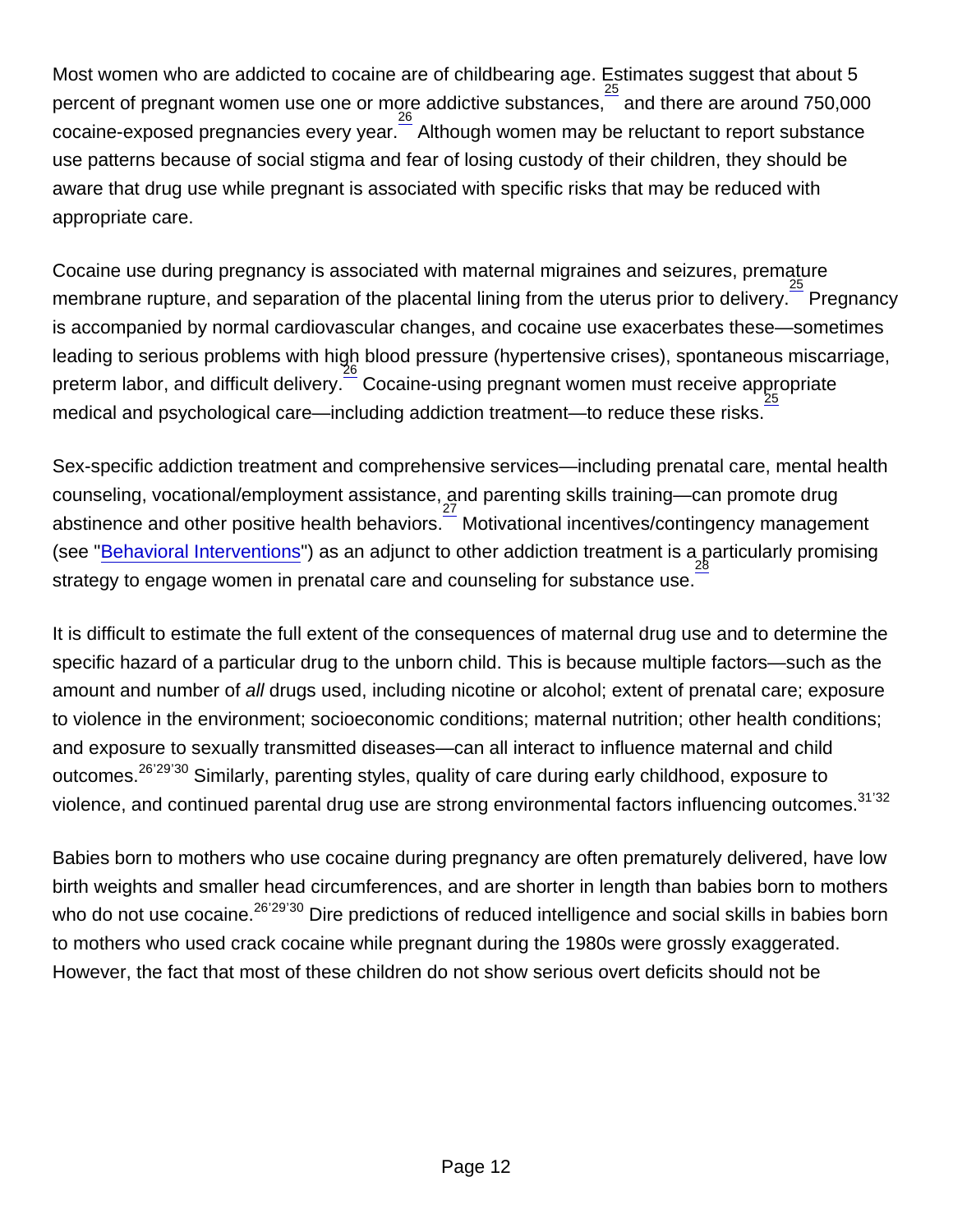overinterpreted to indicate that there is no cause for concern.

Using sophisticated technologies, scientists are now finding that exposure to cocaine during fetal development may lead to subtle, yet significant, later deficits in some children.<sup>[31](http://nida.nih.gov/node/1139)'[32](http://nida.nih.gov/node/1139)</sup> These include behavior problems (e.g., difficulties with self-regulation) and deficits in some aspects of cognitive performance, information processing, and sustained attention to tasks—abilities that are important for .<br>the realization of a child's full potential.<sup>[32](http://nida.nih.gov/node/1139)'[33](http://nida.nih.gov/node/1139)</sup> Some deficits persist into the later years, with prenatally exposed adolescents showing increased risk for subtle problems with language and memory.<sup>[34](http://nida.nih.gov/node/1139)</sup> Brain scans in teens suggests that at-rest functioning of some brain regions—including areas involved in attention, planning, and language—may differ from that of non-exposed peers. [35](http://nida.nih.gov/node/1139) More research is needed on the long-term effects of prenatal cocaine exposure.

## How is cocaine addiction treated?

In 2013, cocaine accounted for almost 6 percent of all admissions to drug abuse treatment programs. The majority of individuals (68 percent in 2013) who seek treatment for cocaine use smoke crack and are likely to be polydrug users, meaning they use more than one substance. <sup>[36](http://nida.nih.gov/node/1139)</sup> Those who provide treatment for cocaine use should recognize that drug addiction is a complex disease involving changes in the brain as well as a wide range of social, familial, and other environmental factors; therefore, treatment of cocaine addiction must address this broad context as well as any other cooccurring mental disorders that require additional behavioral or pharmacological interventions.

## Pharmacological Approaches

Presently, there are no medications approved by the U.S. Food and Drug Administration to treat cocaine addiction, though researchers are exploring a variety of neurobiological targets. Past research has primarily focused on dopamine, but scientists have also found that cocaine use induces changes in the brain related to other neurotransmitters—including serotonin, gamma-aminobutyric acid (GABA), norepinephrine, and glutamate. Thesearchers are currently testing medications that act at the dopamine D<sub>3</sub> receptor, a subtype of dopamine receptor that is abundant in the emotion and reward centers of the brain.<sup>[38](http://nida.nih.gov/node/1139)</sup> Other research is testing compounds (e.g., N-acetylcysteine) that restore the balance between excitatory (glutamate) and inhibitory (GABA) neurotransmission, which is disrupted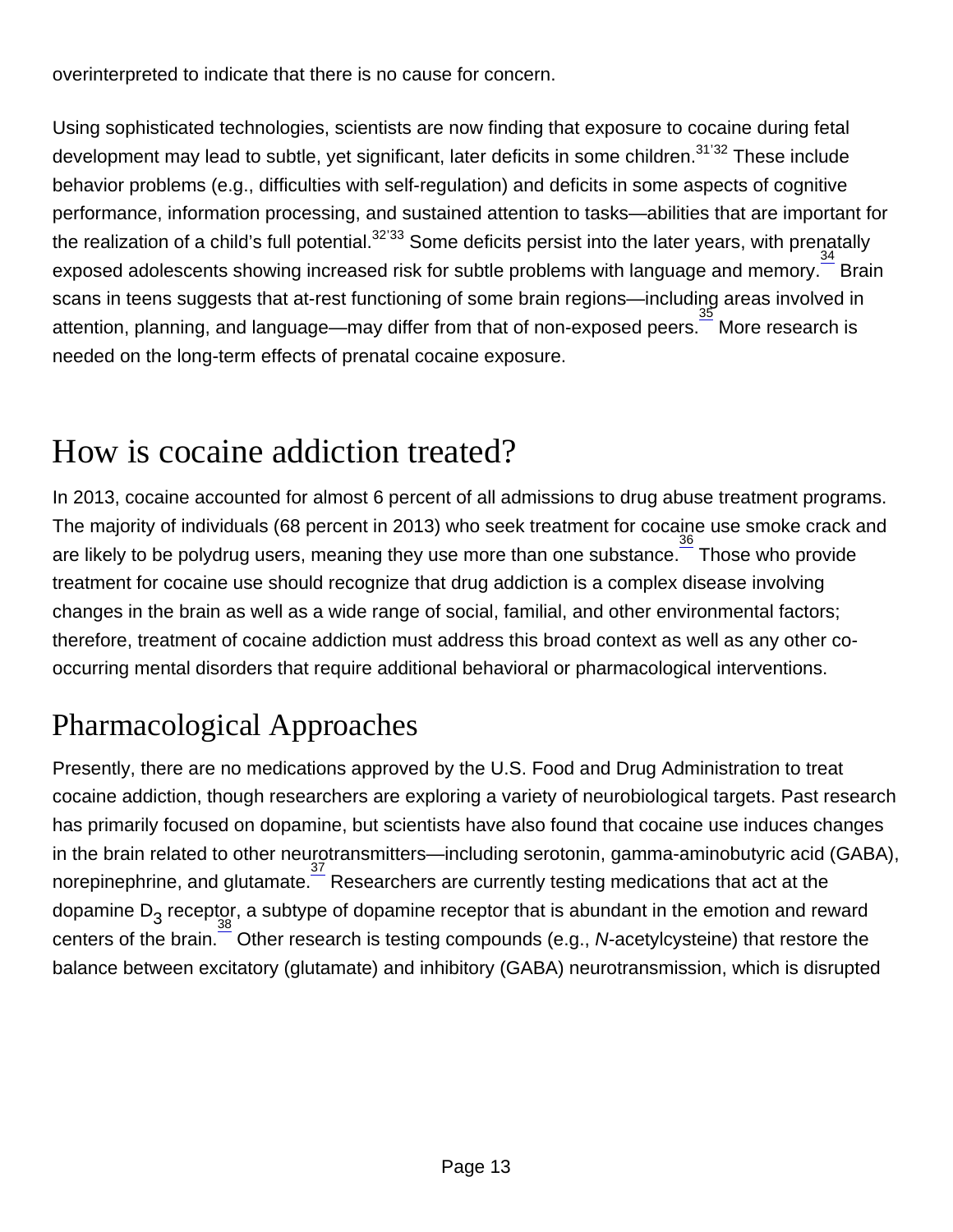by long-term cocaine use. $\frac{39}{40}$  $\frac{39}{40}$  $\frac{39}{40}$  $\frac{39}{40}$  $\frac{39}{40}$ Research in animals is also looking at medications (e.g., lorcaserin) that act at serotonin receptors.

Several medications marketed for other diseases show promise in reducing cocaine use within controlled clinical trials. Among these, disulfiram, which is used to treat alcoholism, has shown the most promise. Scientists do not yet know exactly how disulfiram reduces cocaine use, though its effects may be related to its ability to inhibit an enzyme that converts dopamine to norepinephrine. However, disulfiram does not work for everyone. Pharmacogenetic studies are revealing variants in the gene that encodes the DBH enzyme and seems to influence disulfiram's effectiveness in reducing cocaine use. <sup>[41–43](http://nida.nih.gov/node/1139)</sup> Knowing a patient's DBH genotype could help predict whether disulfiram would be an effective pharmacotherapy for cocaine dependence in that person.

Finally, researchers have developed and conducted early tests on a cocaine vaccine that could help reduce the risk of relapse. The vaccine stimulates the immune system to create cocaine-specific antibodies that bind to cocaine, preventing it from getting into the brain.<sup>[44](http://nida.nih.gov/node/1139)</sup> In addition to showing the vaccine's safety, a clinical trial found that patients who attained high antibody levels significantly reduced cocaine use.<sup>[45](http://nida.nih.gov/node/1139)</sup> However, only 38 percent of the vaccinated subjects attained sufficient antibody levels and for only 2 months. [45](http://nida.nih.gov/node/1139)

Researchers are working to improve the cocaine vaccine by enhancing the strength of binding to  $\frac{3}{2}$  cocaine and its ability to elicit antibodies.<sup>[44](http://nida.nih.gov/node/1139)'[46](http://nida.nih.gov/node/1139)</sup> New vaccine technologies, including gene transfer to boost the specificity and level of antibodies  $_{\rm 47}^{\rm 7}$  $_{\rm 47}^{\rm 7}$  $_{\rm 47}^{\rm 7}$ roduced or enhance the metabolism of cocaine, may also improve the effectiveness of this treatment. $^-$  A pharmacogenetics study with a small number of patients suggests that individuals with a particular genotype respond well to the cocaine vaccine—an  $\frac{48}{100}$  $\frac{48}{100}$  $\frac{48}{100}$  intriguing finding that requires more research.

In addition to treatments for addiction, researchers are developing medical interventions to address the acute emergencies that result from cocaine overdose. One approach being explored is the use of genetically engineered human enzymes involved in the breakdown of cocaine, which would counter the behavioral and toxic effects of a cocaine overdose.  $\frac{49}{2}$  $\frac{49}{2}$  $\frac{49}{2}$  Currently, researchers are testing and refining these enzymes in animal research, with the ultimate goal of moving to clinical trials.

### Behavioral Interventions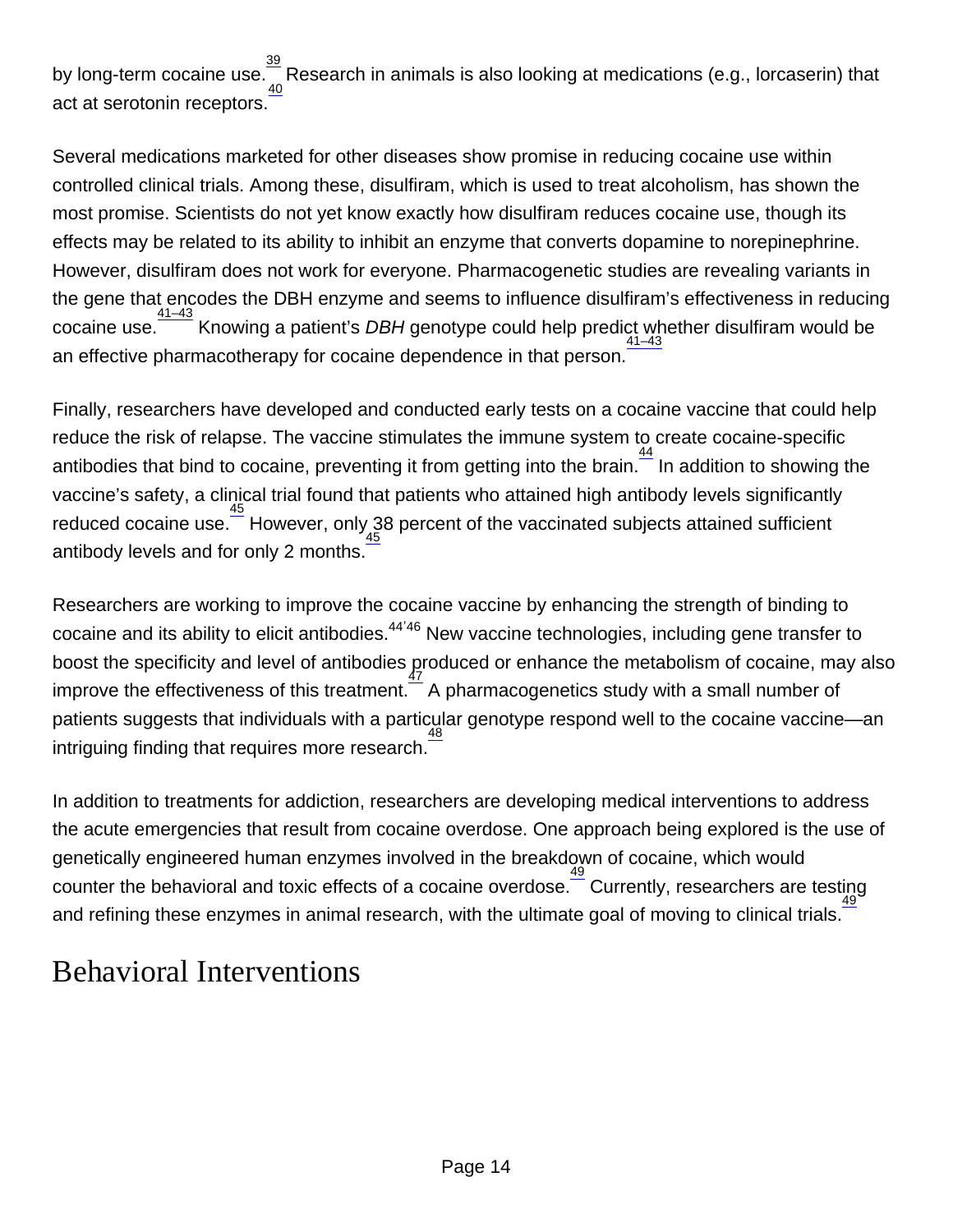Many behavioral treatments for cocaine addiction have proven to be effective in both residential and outpatient settings. Indeed, behavioral therapies are often the only available and effective treatments for many drug problems, including stimulant addictions. However, the integration of behavioral and pharmacological treatments may ultimately prove to be the most effective approach. [50](http://nida.nih.gov/node/1139)

One form of behavioral therapy that is showing positive results in people with cocaine use disorders is contingency management (CM), also called motivational incentives. Programs use a voucher or prizebased system that rewards patients who abstain from cocaine and other drugs. On the basis of drugfree urine tests, the patients earn points, or chips, which can be exchanged for items that encourage healthy living, such as a gym membership, movie tickets, or dinner at a local restaurant. CM may be particularly useful for helping patients achieve initial abstinence from cocaine and stay in treatment.<sup>[39](http://nida.nih.gov/node/1139)'</sup> This approach has recently been shown to be practical and effective in community treatment [51](http://nida.nih.gov/node/1139) programs. [50–52](http://nida.nih.gov/node/1139)

Research indicates that CM benefits diverse populations of cocaine users. For example, studies show that cocaine-dependent pregnant women and women with young children who participated in a CM program as an adjunct to other substance use disorder treatment were able to stay abstinent longer than those who received an equivalent amount of vouchers with no behavioral requirements. [28](http://nida.nih.gov/node/1139) Patients participating in CM treatment for cocaine use who also experienced psychiatric symptoms—such as depression, emotional distress, and hostility—showed a significant reduction in [53](http://nida.nih.gov/node/1139) these problems, probably related to reductions in cocaine use.

Cognitive-behavioral therapy (CBT) is an effective approach for preventing relapse. This approach helps patients develop critical skills that support long-term abstinence—including the ability to recognize the situations in which they are most likely to use cocaine, avoid these situations, and cope more effectively with a range of problems associated with drug use. This therapy can also be used in conjunction with other treatments, thereby maximizing the benefits of both. [50](http://nida.nih.gov/node/1139)

Recently, researchers developed a computerized form of CBT (CBT4CBT) that patients use in a private room of a clinic. [54–56](http://nida.nih.gov/node/1139) This interactive multimedia program closely follows the key lessons and skill-development activities of in-person CBT in a series of modules. Movies present examples and information that support the development of coping skills; quizzes, games, and homework assignments reinforce the lessons and provide opportunities to practice skills. [54–56](http://nida.nih.gov/node/1139) Studies have shown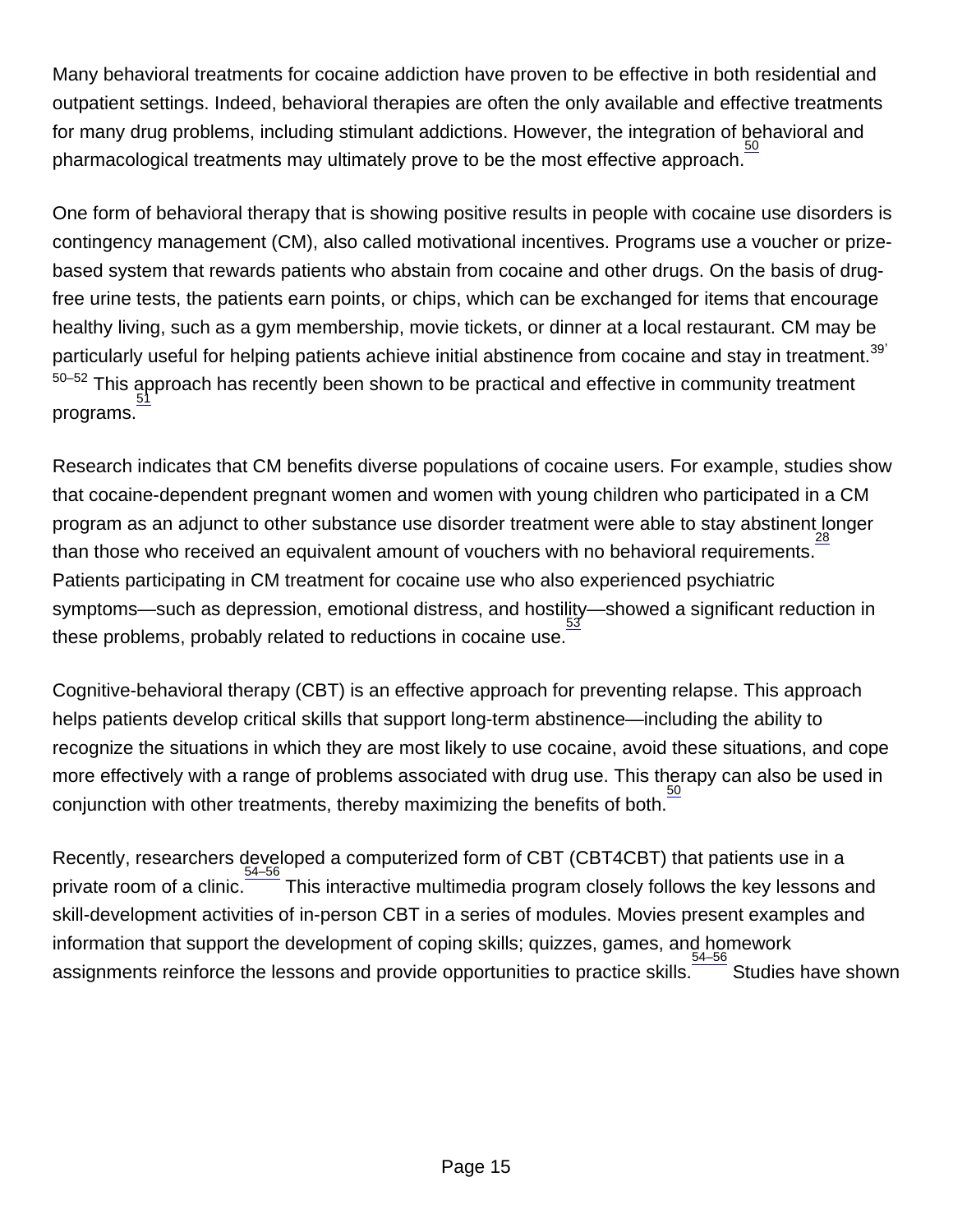that adding CBT4CBT to weekly counseling boosted abstinence $\frac{54}{2}$  $\frac{54}{2}$  $\frac{54}{2}$  and increased treatment success rates up to 6 months after treatment.

Therapeutic communities (TCs)—drug-free residences in which people in recovery from substance use disorders help each other to understand and change their behaviors—can be an effective treatment for people who use drugs, including cocaine. [57](http://nida.nih.gov/node/1139) TCs may require a 6- to 12-month stay and can include onsite vocational rehabilitation and other supportive services that focus on successful reintegration of the individual into society. TCs can also provide support in other important areas—improving legal, employment, and mental health outcomes.<sup>[57](http://nida.nih.gov/node/1139)'[58](http://nida.nih.gov/node/1139)</sup>

Regardless of the specific type of substance use disorder treatment, it is important that patients receive services that match all of their treatment needs. For example, an unemployed patient would benefit from vocational rehabilitation or career counseling along with addiction treatment. Patients with marital problems may need couples counseling. Once inpatient treatment ends, ongoing support—also called aftercare—can help people avoid relapse. Research indicates that people who are committed to abstinence, engage in self-help behaviors, and believe that they have the ability to refrain from using cocaine (self-efficacy) are more likely to abstain. [59](http://nida.nih.gov/node/1139) Aftercare serves to reinforce these traits and address problems that may increase vulnerability to relapse, including depression and declining self-[59](http://nida.nih.gov/node/1139) efficacy.

Scientists have found promising results from telephone-based counseling as a low-cost method to deliver aftercare. For example, people who misused stimulants who participated in seven sessions of telephone counseling showed decreasing drug use during the first 3 months, whereas those who did not receive calls increased their use.  $\frac{60}{50}$  $\frac{60}{50}$  $\frac{60}{50}$  Voucher incentives can boost patients' willingness to participate in telephone aftercare, doubling the number of sessions received according to one study.

Community-based recovery groups—such as Cocaine Anonymous—that use a 12-step program can also be helpful in maintaining abstinence. Participants may benefit from the supportive fellowship and from sharing with those experiencing common problems and issues. [62](http://nida.nih.gov/node/1139)

### How is cutting-edge science helping us better understand addiction?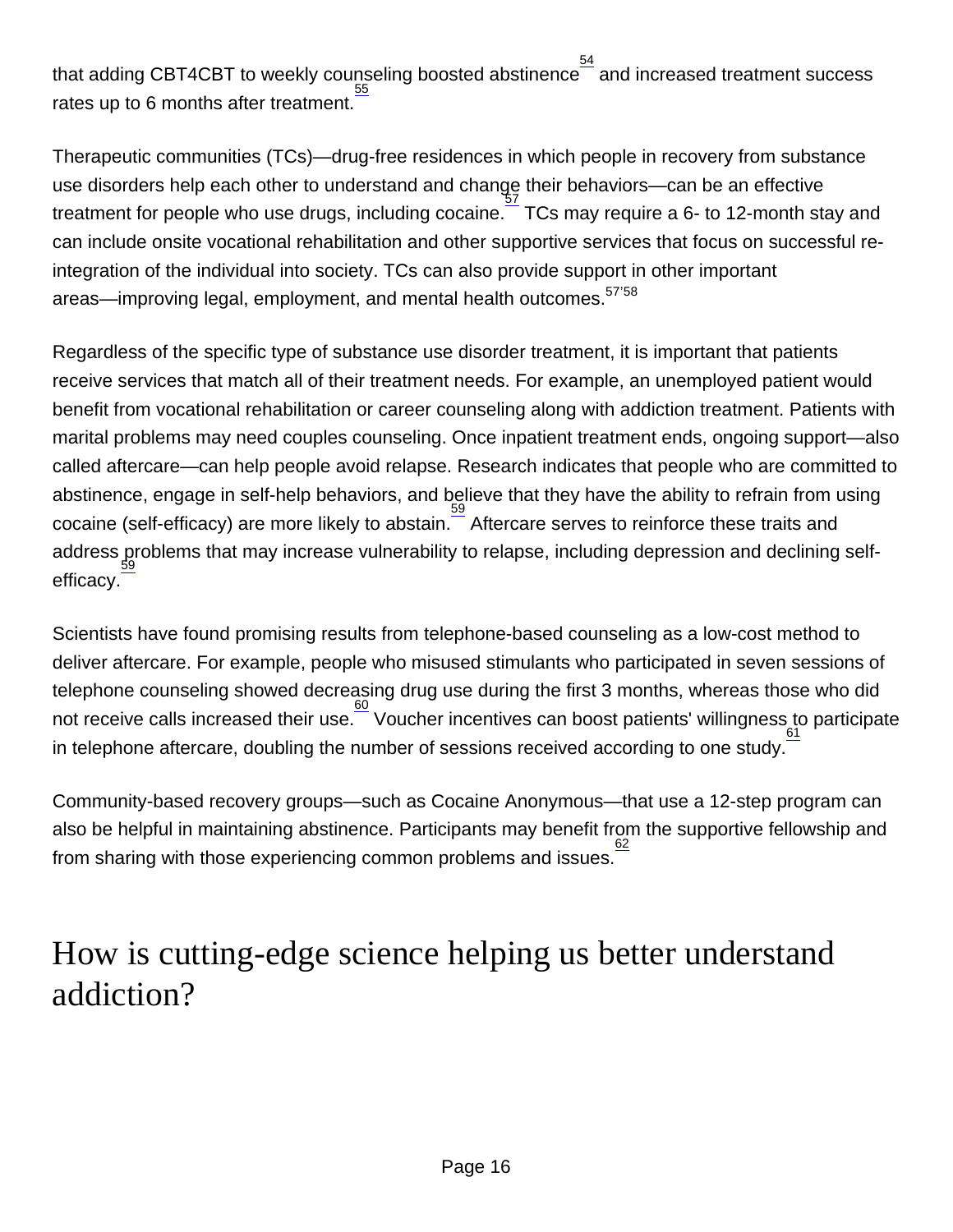Two cutting-edge areas of science, genetics and brain imaging, are significantly advancing our understanding of cocaine addiction.

Researchers estimate that genetics contributes 42 to 79 percent of the risk for cocaine use and dependence. [63](http://nida.nih.gov/node/1139) Of course, with a complex disease such as addiction, many different genes are involved, and their expression can be influenced by the environment. There appears to be significant overlap in the genes that put people at risk for all addictive substances, perhaps indicating a common biological pathway for addiction regardless of the drug.  $\frac{63}{2}$  $\frac{63}{2}$  $\frac{63}{2}$ 

In genome-wide association studies (GWAS), researchers examine whether certain gene variants are more frequently found in people with a substance use disorder, which eventually might help identify those at increased risk for drug addiction.<sup>[64](http://nida.nih.gov/node/1139)'[65](http://nida.nih.gov/node/1139)</sup> Identifying genes linked to addiction is only the first step. Candidate-gene research examines the links between substance use and specific genes that encode proteins that appear to be related to addiction. For example, researchers have found connections between various aspects of cocaine addiction and the genes that encode for particular dopamine receptors and the enzymes that break down this neurotransmitter. [63](http://nida.nih.gov/node/1139)

Because environmental factors typically shape the impact of genes on disease risk, researchers must also identify how particular gene-by-environment interactions influence the course of addiction.<sup>[63](http://nida.nih.gov/node/1139)</sup> Research in the field of epigenetics is uncovering how the environment induces long-term changes in gene expression—influencing the pattern of gene expression—without altering the DNA sequence.  $\frac{66}{100}$  $\frac{66}{100}$  $\frac{66}{100}$ 

In animal research, scientists are determining how long-term cocaine exposure changes gene expression in the brain, particularly in the reward pathway. Studies have linked specific cocaineinduced epigenetic changes to neuroadaptations  $\frac{67}{2}$  $\frac{67}{2}$  $\frac{67}{2}$  and behavioral hallmarks of addiction, such as sensitivity to cocaine's rewarding effects.<sup>[66](http://nida.nih.gov/node/1139)'[67](http://nida.nih.gov/node/1139)</sup> The epigenetic changes induced by cocaine can be passed to the next generation, even if the drug exposure does not occur prenatally. <sup>[68](http://nida.nih.gov/node/1139)</sup> Although much more genetic and epigenetic research is needed, understanding addiction at the molecular level offers great promise for improving diagnosis, for example by discovering biomarkers for disease severity or treatment response. [66](http://nida.nih.gov/node/1139)

Although more research is needed, brain-imaging might be used to detect biomarkers for drug addiction vulnerability, as these technologies have yielded insights into the processes underlying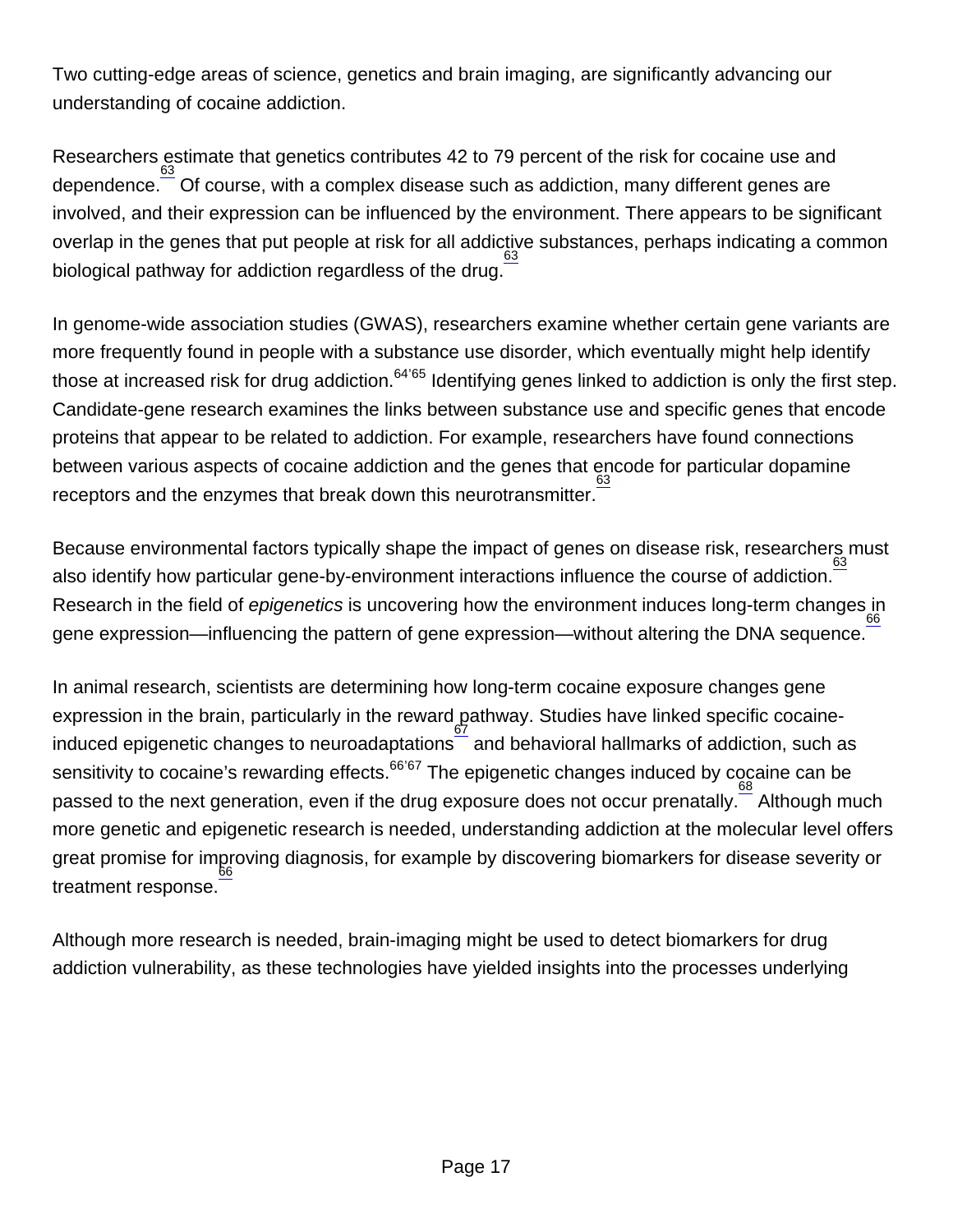craving and how medications may quell the brain's response to cocaine cues.  $\frac{69}{\cdot}$  $\frac{69}{\cdot}$  $\frac{69}{\cdot}$  A relatively new neuroimaging technology called default-mode or resting-state functional magnetic resonance imaging (rs-fMRI) reveals brain activity when people are alert but not performing a particular task; researchers use this technique to compare functional brain networks of people who have used cocaine for a long time and those who have not. These studies suggest that there is reduced connectivity between various brain circuits  $\frac{70-72}{2}$  and between the two hemispheres among people with cocaine dependence. Researchers have also correlated reduced connectivity between particular brain circuits with important addiction-related behaviors, including risk for relapse  $\frac{71}{2}$  $\frac{71}{2}$  $\frac{71}{2}$  and impulsivity.  $\frac{72}{2}$  $\frac{72}{2}$  $\frac{72}{2}$ 

Neuroimaging technologies are also documenting how the brains of cocaine users may recover after periods of abstinence. For example, these techniques indicate that years of cocaine use are associated with reduced grey matter in particular brain regions. However, people who maintained cocaine abstinence for approximately 9 months showed grey matter levels similar to or greater than those of people who had never used the drug.  $\frac{74}{1}$  $\frac{74}{1}$  $\frac{74}{1}$  Further analysis indicated that the increased grey matter occurred in regions other than the ones altered by cocaine use, suggesting that the neurobiological changes involved in recovery are more complex than simply reversing the changes related to addiction.<sup>[74](http://nida.nih.gov/node/1139)</sup> The researchers also found that increased grey matter volume in brain regions involved with behavioral control were associated with longer duration of abstinence. [74](http://nida.nih.gov/node/1139)

fMRI technologies have also revealed that abstinence from cocaine has important, restorative effects on the brain. Although current cocaine users demonstrated reduced brain activity in a brain circuit that mediates response inhibition during a motor control task, individuals who had attained abstinence for an average of 8 months showed similar patterns of activation and levels of performance to those who had never used the drug. $\frac{75}{5}$  $\frac{75}{5}$  $\frac{75}{5}$  The results suggest that abstinence helps restore the functioning of this brain circuit.

Researchers are engaged in several large-scale, collaborative projects to map the human connectome, which is the brain's network of interconnected circuits. For example, the National Institutes of Health supports the Human Connectome Project to generate maps of the developing, adult, and aging brain. By having a map of the typical brain, scientists will further understand how neural functioning differs in behavioral disorders—knowledge that will drive improved diagnostics and treatments.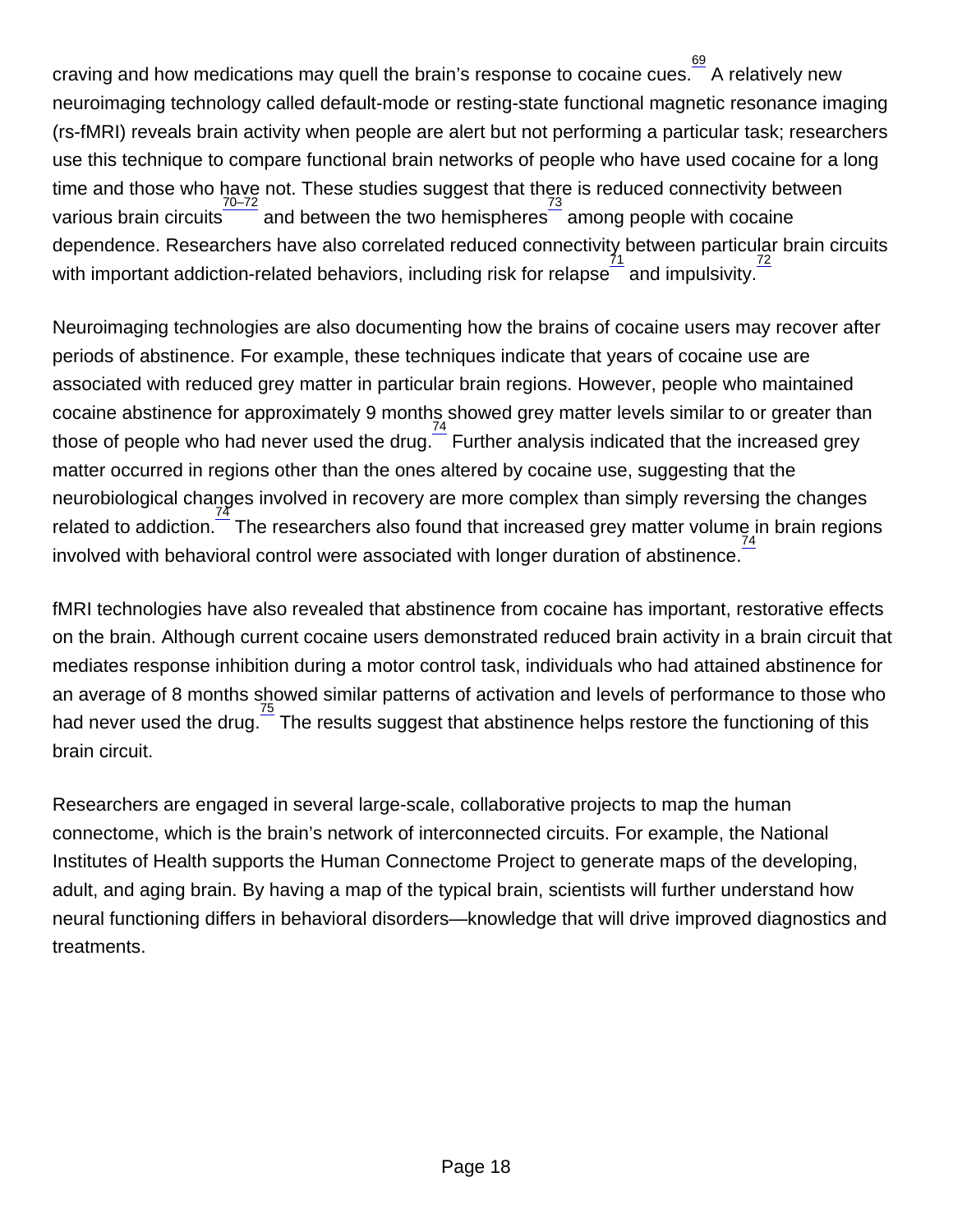### **Glossary**

**Addiction:** A chronic, relapsing disease characterized by compulsive drug seeking and use and by long-lasting changes in the brain.

**Anesthetic:** An agent that causes insensitivity to pain and is used for surgeries and other medical procedures.

**Coca:** The plant, Erythroxylon, from which cocaine is derived. Also refers to the leaves of this plant.

**Crack:** The slang term for a smokable form of cocaine.

**Craving:** A powerful, often uncontrollable, desire for drugs.

**Dopamine:** A brain chemical, classified as a neurotransmitter, found in regions of the brain that regulate movement, emotion, motivation, and pleasure.

**Freebase:** A solid, water-insoluble, and smokable form of cocaine that is produced when its hydrochloride salt form is processed with ammonia or sodium bicarbonate and water, then heated to remove the hydrochloride. (Also, see "crack.")

**Frontal cortex:** The front part of the brain involved with reasoning, planning, problem-solving, and other higher cognitive functions.

**Gamma-aminobutyric acid (GABA):** The main inhibitory neurotransmitter in the central nervous system. GABA provides the needed counterbalance to the actions of other systems, particularly the excitatory neurotransmitter glutamate.

**Glutamate:** An excitatory neurotransmitter found throughout the brain, that influences the reward system and is involved in learning and memory among other functions.

**Hydrochloride salt:** A powdered, water-soluble form of cocaine that can be injected or snorted.

**Neuron:** A nerve cell.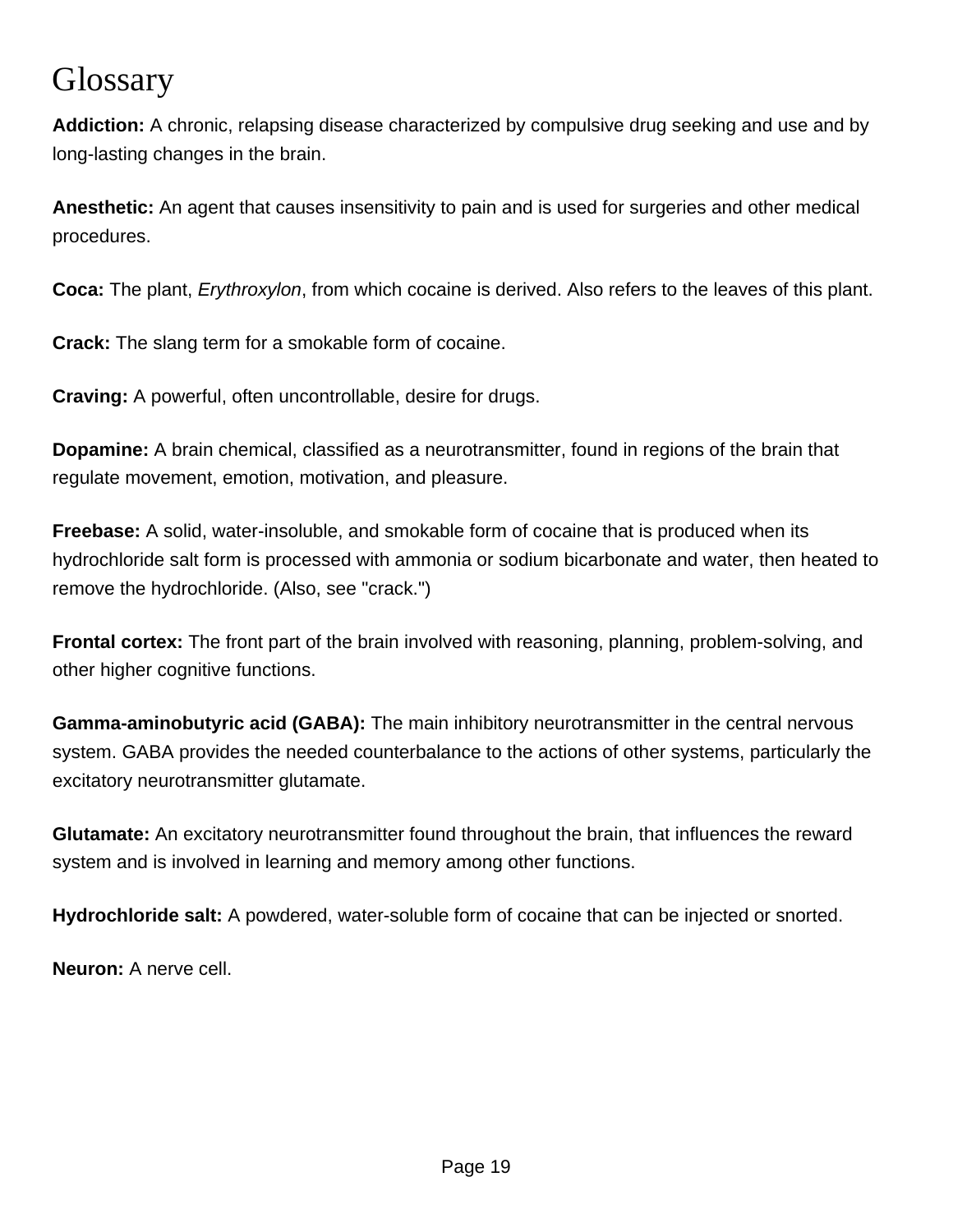**Nucleus accumbens:** A brain region involved in motivation and reward. Nearly all drugs of abuse directly or indirectly increase dopamine in the nucleus accumbens, contributing to their addictive properties.

**Polydrug user:** An individual who uses more than one drug.

**Rush:** A surge of pleasure (euphoria) that rapidly follows administration of some drugs.

**Stimulant:** A class of drugs that enhances the activity of monamines (such as dopamine) in the brain, increasing arousal, heart rate, blood pressure, and respiration, and decreasing appetite; includes some medications used to treat attention-deficit hyperactivity disorder (e.g., methylphenidate and amphetamines), as well as cocaine and methamphetamine.

**Tolerance:** A condition in which higher doses of a drug are required to produce the same effect achieved during initial use.

**Vertigo:** The sensation of dizziness.

# Where can I get further information about cocaine? NIDA's website includes:

- Information on drugs of abuse and related health consequences
- NIDA publications, news, and events
- Resources for health care professionals, educators, and patients and families
- Information on NIDA research studies and clinical trials
- Funding information (including program announcements and deadlines)
- **International activities**
- **EXTERG** Links to related websites (access to websites of many other organizations in the field)
- **Information in Spanish (en español)**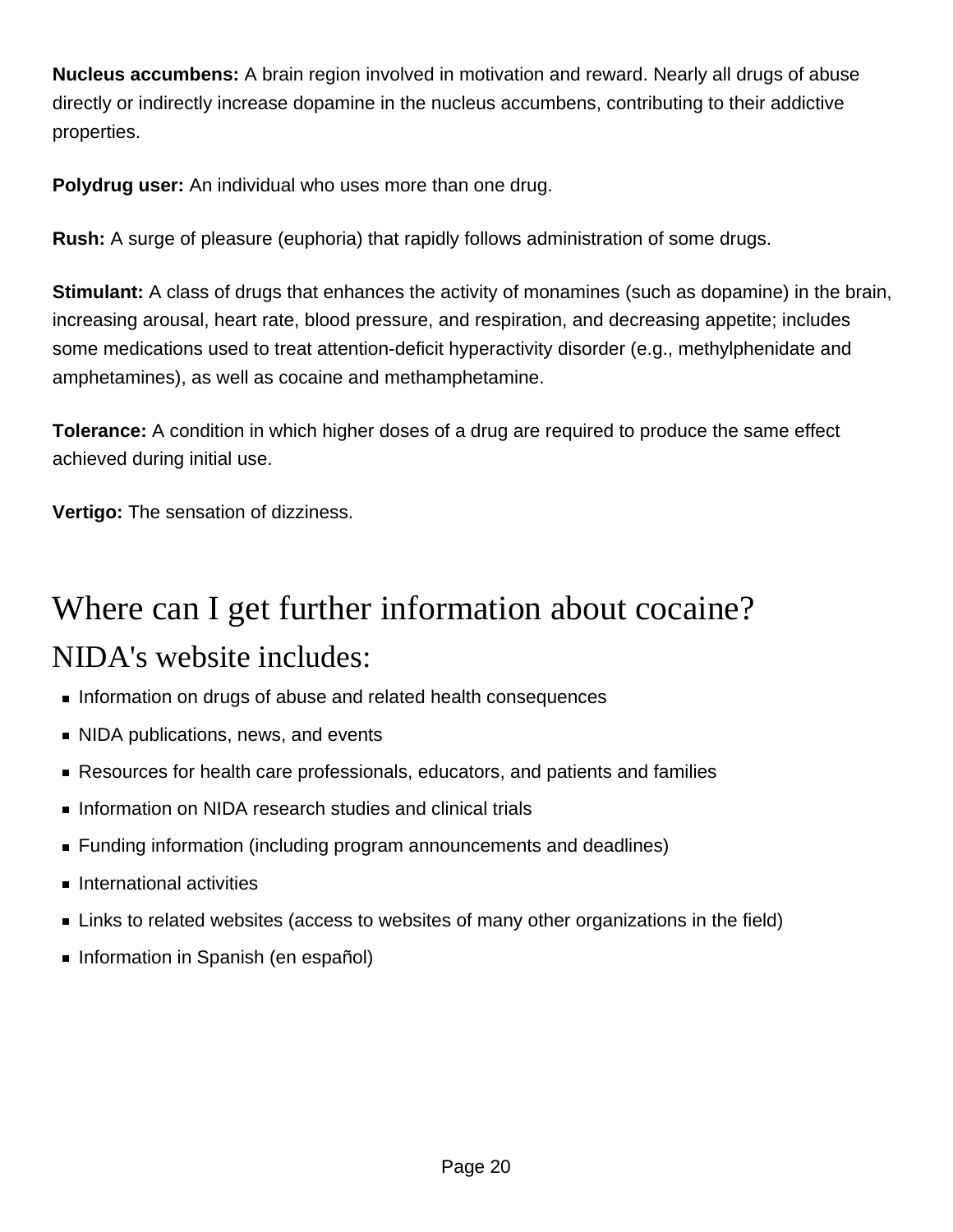### NIDA websites and webpages

- [www.nida.nih.gov/drugs-abuse/cocaine](http://nida.nih.gov/drugs-abuse/cocaine)
- [www.researchstudies.drugabuse.gov](http://www.researchstudies.drugabuse.gov/)
- [www.irp.drugabuse.gov](http://www.irp.drugabuse.gov/)

### For physician information

NIDAMED: [www.nida.nih.gov/nidamed](http://nida.nih.gov/nidamed)

#### Other websites

Information about marijuana is also available through the following websites:

- [Substance Abuse and Mental Health Services Administration](https://www.samhsa.gov/) (SAMHSA)
- [Drug Enforcement Administration](https://www.dea.gov/) (DEA)
- [Monitoring the Future\(link is external\)](http://www.monitoringthefuture.org/)
- **[Partnership for Drug-Free Kids](http://www.drugfree.org/drug-guide)**

This publication is available for your use and may be reproduced in its entirety without permission from NIDA. Citation of the source is appreciated, using the following language: Source: National Institute on Drug Abuse; National Institutes of Health; U.S. Department of Health and Human Services.

## **References**

- 1. Calatayud J, González A. History of the development and evolution of local anesthesia since the coca leaf. Anesthesiology. 2003;98(6):1503-1508.
- 2. Goldstein RA, DesLauriers C, Burda AM. Cocaine: history, social implications, and toxicity–a review. Dis–Mon DM. 2009;55(1):6-38. doi:10.1016/j.disamonth.2008.10.002.
- 3. Drent M, Wijnen P, Bast A. Interstitial lung damage due to cocaine abuse: pathogenesis, pharmacogenomics and therapy. Curr Med Chem. 2012;19(33):5607-5611.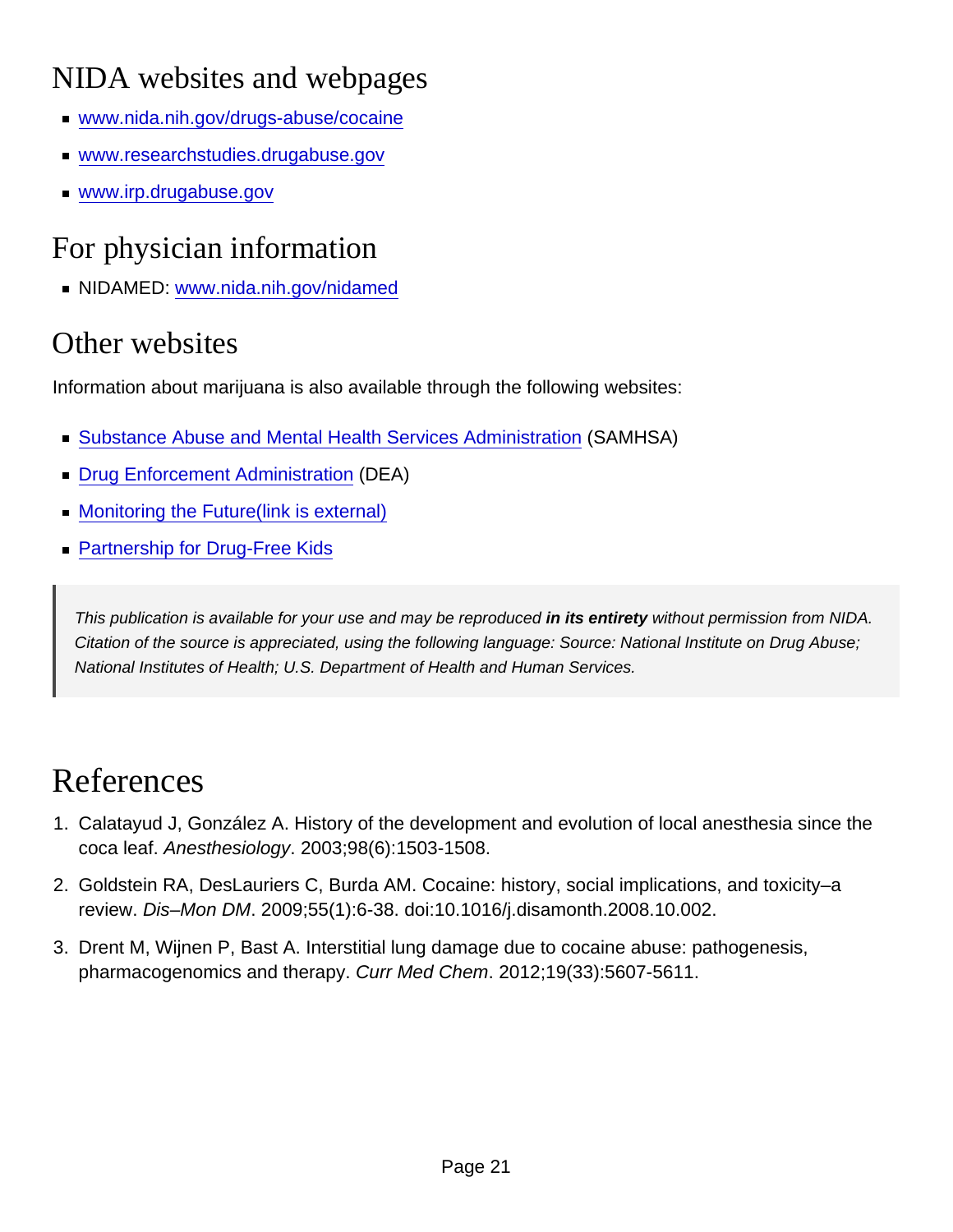- 4. Center for Behavioral Health Statistics and Quality (CBHSQ). Behavioral Health Trends in the United States: Results from the 2014 National Survey on Drug Use and Health. Rockville, MD: Substance Abuse and Mental Health Services Administration; 2015. HHS Publication No. SMA 15- 4927, NSDUH Series H-50.
- 5. Johnston L, O'Malley P, Miech R, Bachman J, Schulenberg J. Monitoring the Future National Survey Results on Drug Use: 1975-2015: Overview: Key Findings on Adolescent Drug Use. Ann Arbor, MI: Institute for Social Research, The University of Michigan; 2015.
- 6. Center for Behavioral Health Statistics and Quality (CBHSQ). Drug Abuse Warning Network: 2011: Selected Tables of National Estimates of Drug-Related Emergency Department Visits. Rockville, MD: Substance Abuse and Mental Health Services Administration; 2013.
- 7. Riezzo I, Fiore C, De Carlo D, et al. Side effects of cocaine abuse: multiorgan toxicity and pathological consequences. Curr Med Chem. 2012;19(33):5624-5646.
- 8. Baik J-H. Dopamine signaling in reward-related behaviors. Front Neural Circuits. 2013;7. doi:10.3389/fncir.2013.00152.
- 9. Schmidt HD, Pierce RC. Cocaine-induced neuroadaptations in glutamate transmission: potential therapeutic targets for craving and addiction. Ann N Y Acad Sci. 2010;1187:35-75. doi:10.1111/j.1749-6632.2009.05144.x.
- 10. Wolf ME. The Bermuda Triangle of cocaine-induced neuroadaptations. Trends Neurosci. 2010;33(9):391-398. doi:10.1016/j.tins.2010.06.003.
- 11. Mantsch JR, Vranjkovic O, Twining RC, Gasser PJ, McReynolds JR, Blacktop JM. Neurobiological mechanisms that contribute to stress-related cocaine use. Neuropharmacology. 2014;76, Part B:383-394. doi:10.1016/j.neuropharm.2013.07.021.
- 12. Lucantonio F, Stalnaker TA, Shaham Y, Niv Y, Schoenbaum G. The impact of orbitofrontal dysfunction on cocaine addiction. Nat Neurosci. 2012;15(3):358-366. doi:10.1038/nn.3014.
- 13. Lucantonio F, Takahashi YK, Hoffman AF, et al. Orbitofrontal activation restores insight lost after cocaine use. Nat Neurosci. 2014;17(8):1092-1099. doi:10.1038/nn.3763.
- 14. Spronk DB, van Wel JHP, Ramaekers JG, Verkes RJ. Characterizing the cognitive effects of cocaine: a comprehensive review. Neurosci Biobehav Rev. 2013;37(8):1838-1859. doi:10.1016/j.neubiorev.2013.07.003.
- 15. Advokat C, Comaty J, Julien R. Julien's Primer of Drug Action. 13th ed. New York, NY: Worth Publishers; 2014.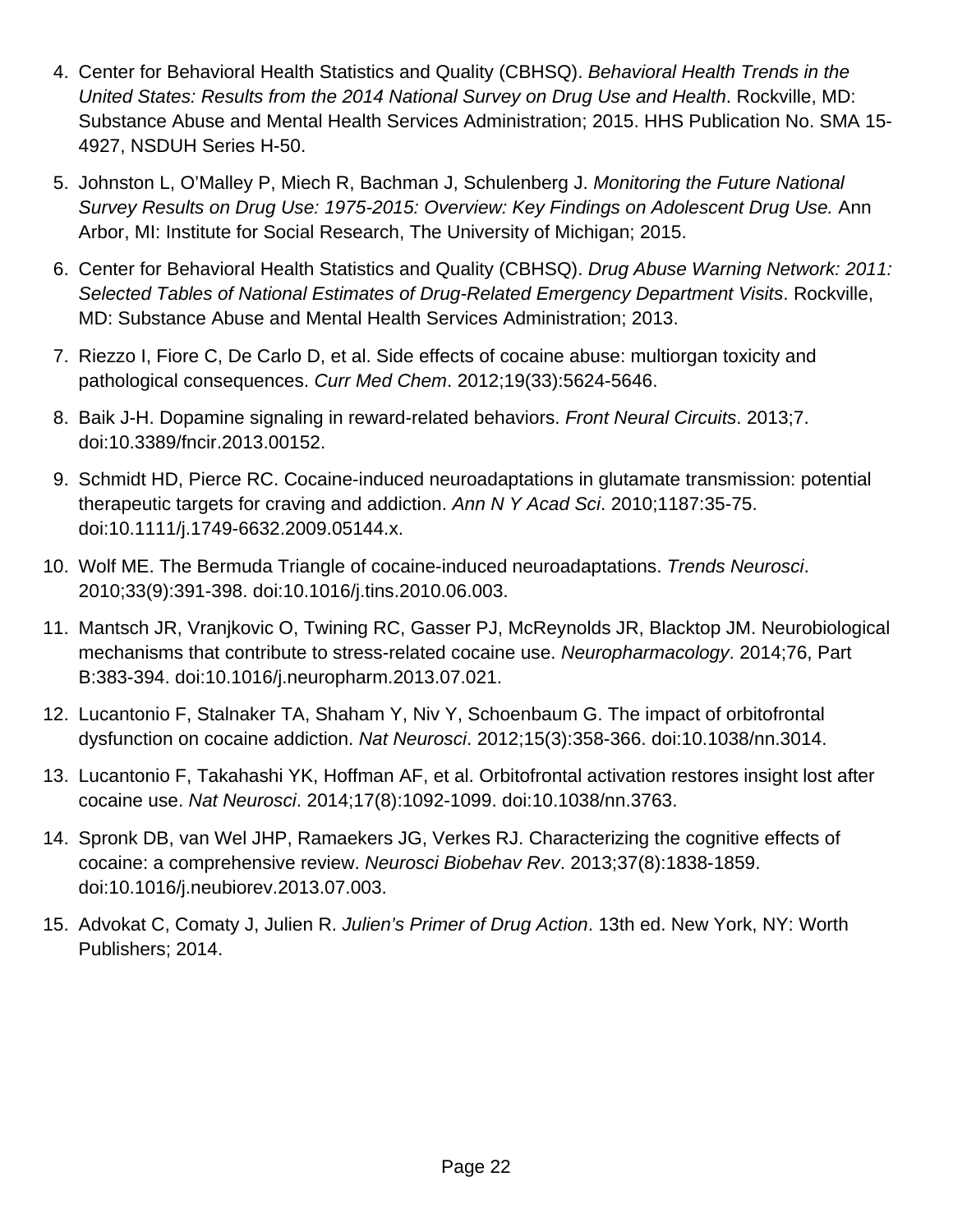- 16. Fonseca AC, Ferro JM. Drug abuse and stroke. Curr Neurol Neurosci Rep. 2013;13(2):325. doi:10.1007/s11910-012-0325-0.
- 17. Pennings EJM, Leccese AP, Wolff FA de. Effects of concurrent use of alcohol and cocaine. Addict Abingdon Engl. 2002;97(7):773-783.
- 18. Büttner A. Neuropathological alterations in cocaine abuse. Curr Med Chem. 2012;19(33):5597- 5600.
- 19. Mateos-García A, Roger-Sánchez C, Rodriguez-Arias M, et al. Higher sensitivity to the conditioned rewarding effects of cocaine and MDMA in High-Novelty-Seekers mice exposed to a cocaine binge during adolescence. Psychopharmacology (Berl). 2015;232(1):101-113. doi:10.1007/s00213-014- 3642-y.
- 20. Maraj S, Figueredo VM, Lynn Morris D. Cocaine and the heart. Clin Cardiol. 2010;33(5):264-269. doi:10.1002/clc.20746.
- 21. Sinha R. The clinical neurobiology of drug craving. Curr Opin Neurobiol. 2013;23(4):649-654. doi:10.1016/j.conb.2013.05.001.
- 22. Khalsa JH, Elkashef A. Interventions for HIV and hepatitis C virus infections in recreational drug users. Clin Infect Dis. 2010;50(11):1505-1511. doi:10.1086/652447.
- 23. Buch S, Yao H, Guo M, et al. Cocaine and HIV-1 interplay in CNS: cellular and molecular mechanisms. Curr HIV Res. 2012;10(5):425-428.
- 24. Parikh N, Nonnemacher MR, Pirrone V, Block T, Mehta A, Wigdahl B. Substance abuse, HIV-1 and hepatitis. Curr HIV Res. 2012;10(7):557-571.
- 25. Wendell AD. Overview and epidemiology of substance abuse in pregnancy. Clin Obstet Gynecol. 2013;56(1):91-96. doi:10.1097/GRF.0b013e31827feeb9.
- 26. Cain MA, Bornick P, Whiteman V. The maternal, fetal, and neonatal effects of cocaine exposure in pregnancy. Clin Obstet Gynecol. 2013;56(1):124-132. doi:10.1097/GRF.0b013e31827ae167.
- 27. Hull L, May J, Farrell-Moore D, Svikis DS. Treatment of cocaine abuse during pregnancy: translating research to clinical practice. Curr Psychiatry Rep. 2010;12(5):454-461. doi:10.1007/s11920-010-0138-2.
- 28. Schottenfeld RS, Moore B, Pantalon MV. Contingency management with community reinforcement approach or twelve-step facilitation drug counseling for cocaine dependent pregnant women or women with young children. Drug Alcohol Depend. 2011;118(1):48-55. doi:10.1016/j.drugalcdep.2011.02.019.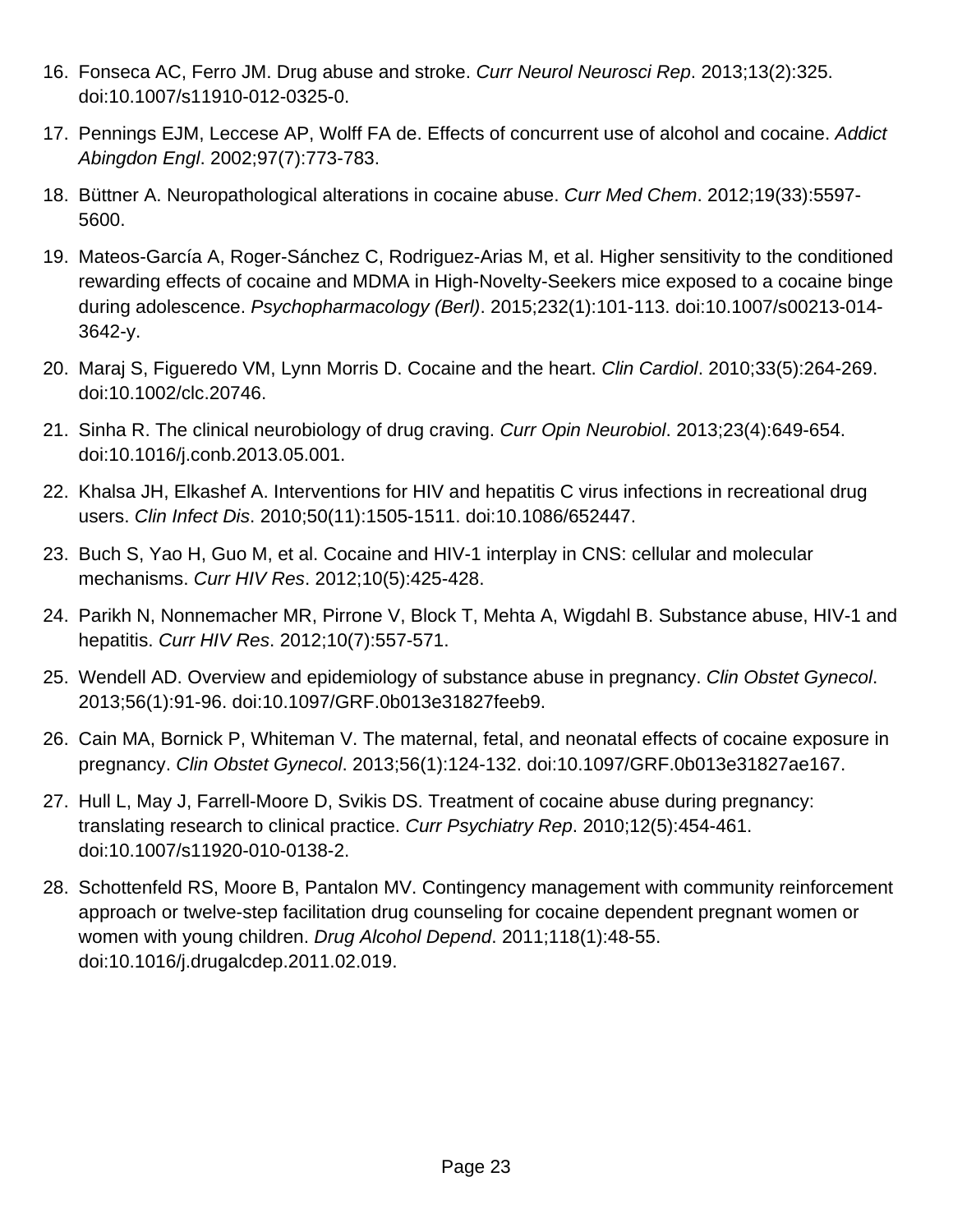- 29. Behnke M, Smith VC, Abuse C on S, Newborn C on FA. Prenatal substance abuse: short- and long-term effects on the exposed fetus. Pediatrics. 2013;131(3):e1009-e1024. doi:10.1542/peds.2012-3931.
- 30. Gouin K, Murphy K, Shah PS, Knowledge Synthesis group on Determinants of Low Birth Weight and Preterm Births. Effects of cocaine use during pregnancy on low birthweight and preterm birth: systematic review and metaanalyses. Am J Obstet Gynecol. 2011;204(4):340.e1-e12. doi:10.1016/j.ajog.2010.11.013.
- 31. Lambert BL, Bauer CR. Developmental and behavioral consequences of prenatal cocaine exposure: a review. J Perinatol Off J Calif Perinat Assoc. 2012;32(11):819-828. doi:10.1038/jp.2012.90.
- 32. Lester BM, Lagasse LL. Children of addicted women. J Addict Dis. 2010;29(2):259-276. doi:10.1080/10550881003684921.
- 33. Ackerman JP, Riggins T, Black MM. A review of the effects of prenatal cocaine exposure among school-aged children. Pediatrics. 2010;125(3):554-565. doi:10.1542/peds.2009-0637.
- 34. Buckingham-Howes S, Berger SS, Scaletti LA, Black MM. Systematic review of prenatal cocaine exposure and adolescent development. Pediatrics. 2013;131(6):e1917-e1936. doi:10.1542/peds.2012-0945.
- 35. Li K, Zhu D, Guo L, et al. Connectomics signatures of prenatal cocaine exposure affected adolescent brains. Hum Brain Mapp. 2013;34(10):2494-2510. doi:10.1002/hbm.22082.
- 36. Center for Behavioral Health Statistics and Quality (CBHSQ). Treatment Episode Data Set (TEDS): 2003-2013. National Admissions to Substance Abuse Treatment Services. Rockville, MD: Substance Abuse and Mental Health Services Administration; 2015. BHSIS Series S-75, HHS Publication No. (SMA) 15-4934.
- 37. Shorter D, Domingo CB, Kosten TR. Emerging drugs for the treatment of cocaine use disorder: a review of neurobiological targets and pharmacotherapy. Expert Opin Emerg Drugs. 2015;20(1):15-29. doi:10.1517/14728214.2015.985203.
- 38. Karila L, Reynaud M, Aubin H-J, et al. Pharmacological treatments for cocaine dependence: is there something new? Curr Pharm Des. 2011;17(14):1359-1368.
- 39. Kampman KM. What's new in the treatment of cocaine addiction? Curr Psychiatry Rep. 2010;12(5):441-447. doi:10.1007/s11920-010-0143-5.
- 40. Harvey-Lewis C, Li Z, Higgins GA, Fletcher PJ. The 5-HT2C receptor agonist lorcaserin reduces cocaine self-administration, reinstatement of cocaine-seeking and cocaine induced locomotor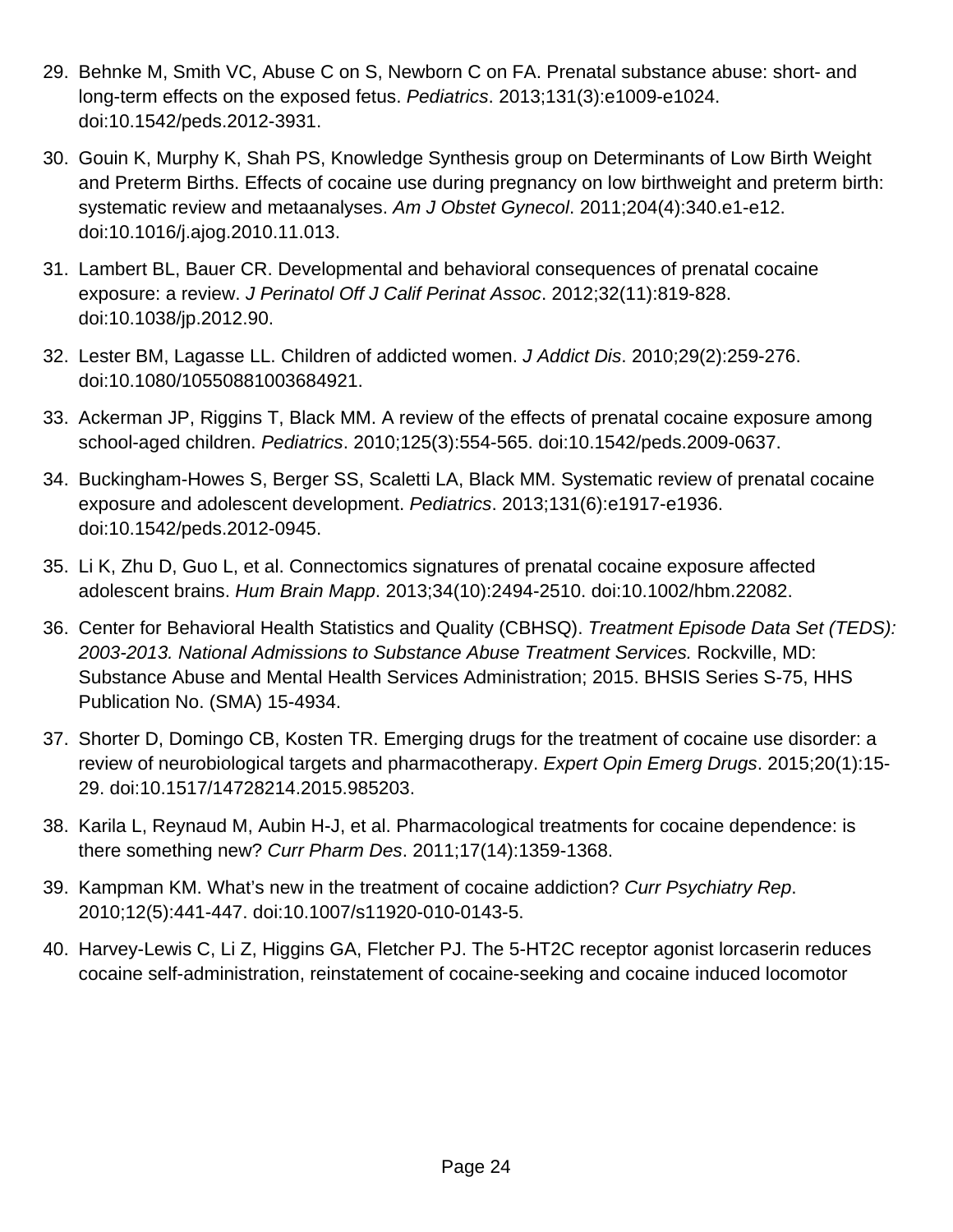activity. Neuropharmacology. 2016;101:237-245. doi:10.1016/j.neuropharm.2015.09.028.

- 41. Shorter D, Nielsen DA, Huang W, Harding MJ, Hamon SC, Kosten TR. Pharmacogenetic randomized trial for cocaine abuse: disulfiram and ?1A-adrenoceptor gene variation. Eur Neuropsychopharmacol J Eur Coll Neuropsychopharmacol. 2013;23(11):1401-1407. doi:10.1016/j.euroneuro.2013.05.014.
- 42. Spellicy CJ, Kosten TR, Hamon SC, Harding MJ, Nielsen DA. ANKK1 and DRD2 pharmacogenetics of disulfiram treatment for cocaine abuse. Pharmacogenet Genomics. 2013;23(7):333-340. doi:10.1097/FPC.0b013e328361c39d.
- 43. Kosten TR, Wu G, Huang W, et al. Pharmacogenetic randomized trial for cocaine abuse: disulfiram and dopamine ?-hydroxylase. Biol Psychiatry. 2013;73(3):219-224. doi:10.1016/j.biopsych.2012.07.011.
- 44. Kosten TR, Domingo CB. Can you vaccinate against substance abuse? Expert Opin Biol Ther. 2013;13(8):1093-1097. doi:10.1517/14712598.2013.791278.
- 45. Martell BA, Orson FM, Poling J, et al. Cocaine vaccine for the treatment of cocaine dependence in methadone-maintained patients: a randomized, double-blind, placebo-controlled efficacy trial. Arch Gen Psychiatry. 2009;66(10):1116-1123. doi:10.1001/archgenpsychiatry.2009.128.
- 46. Cai X, Tsuchikama K, Janda KD. Modulating cocaine vaccine potency through hapten fluorination. J Am Chem Soc. 2013;135(8):2971-2974. doi:10.1021/ja400356g.
- 47. Brimijoin S, Shen X, Orson F, Kosten T. Prospects, promise and problems on the road to effective vaccines and related therapies for substance abuse. Expert Rev Vaccines. 2013;12(3):323-332. doi:10.1586/erv.13.1.
- 48. Nielsen DA, Hamon SC, Kosten TR. The ?-opioid receptor gene as a predictor of response in a cocaine vaccine clinical trial. Psychiatr Genet. 2013;23(6):225-232. doi:10.1097/YPG.0000000000000008.
- 49. Schindler CW, Goldberg SR. Accelerating cocaine metabolism as an approach to the treatment of cocaine abuse and toxicity. Future Med Chem. 2012;4(2):163-175. doi:10.4155/fmc.11.181.
- 50. Penberthy JK, Ait-Daoud N, Vaughan M, Fanning T. Review of treatment for cocaine dependence. Curr Drug Abuse Rev. 2010;3(1):49-62.
- 51. Petry NM, Barry D, Alessi SM, Rounsaville BJ, Carroll KM. A randomized trial adapting contingency management targets based on initial abstinence status of cocaine-dependent patients. J Consult Clin Psychol. 2012;80(2):276-285. doi:10.1037/a0026883.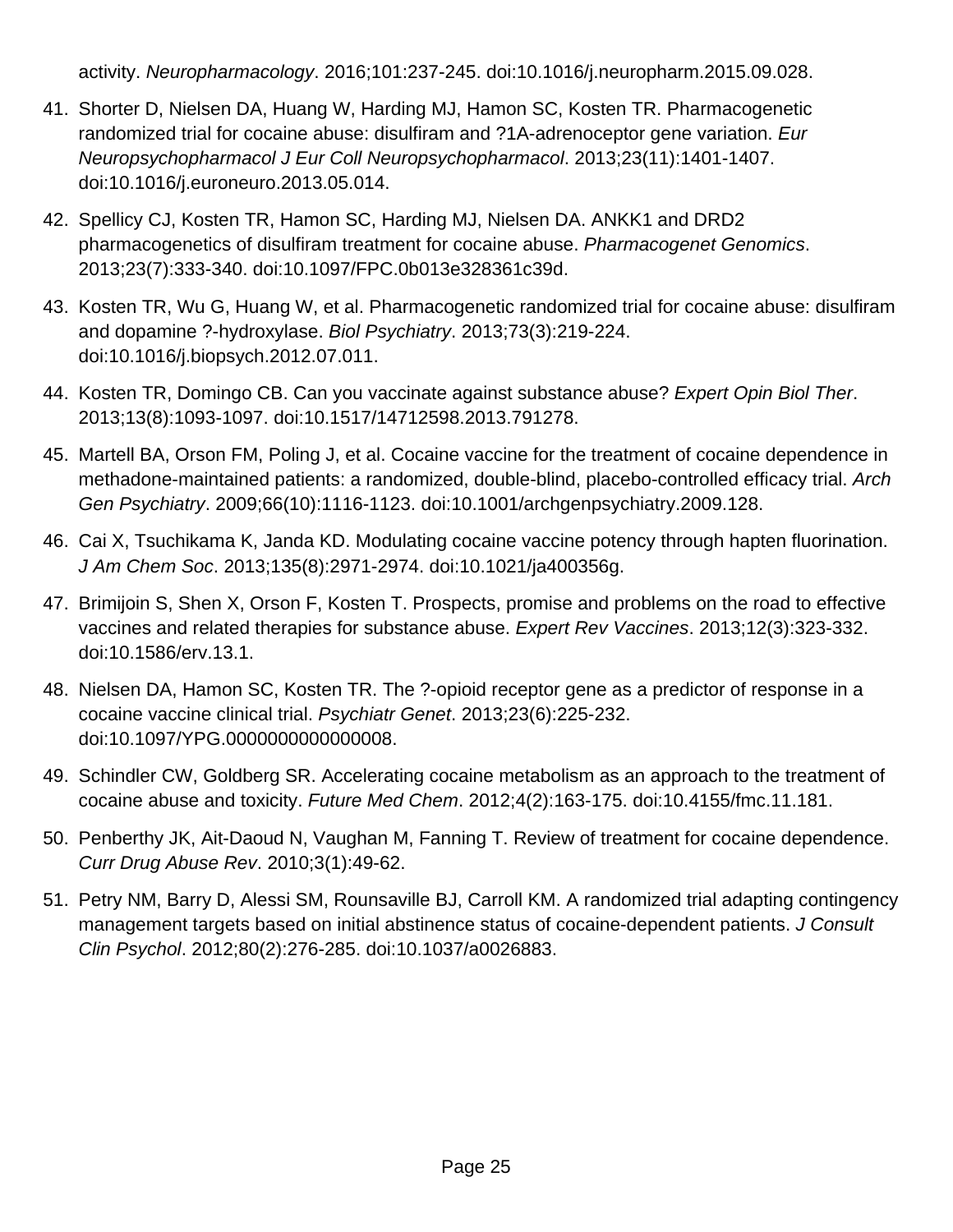- 52. Schierenberg A, van Amsterdam J, van den Brink W, Goudriaan AE. Efficacy of contingency management for cocaine dependence treatment: a review of the evidence. Curr Drug Abuse Rev. 2012;5(4):320-331.
- 53. Petry NM, Alessi SM, Rash CJ. Contingency management treatments decrease psychiatric symptoms. J Consult Clin Psychol. 2013;81(5):926-931. doi:10.1037/a0032499.
- 54. Carroll KM, Ball SA, Martino S, et al. Computer-assisted delivery of cognitive-behavioral therapy for addiction: a randomized trial of CBT4CBT. Am J Psychiatry. 2008;165(7):881-888. doi:10.1176/appi.ajp.2008.07111835.
- 55. Carroll KM, Ball SA, Martino S, Nich C, Babuscio TA, Rounsaville BJ. Enduring effects of a computer-assisted training program for cognitive behavioral therapy: a 6-month follow-up of CBT4CBT. Drug Alcohol Depend. 2009;100(1-2):178-181. doi:10.1016/j.drugalcdep.2008.09.015.
- 56. Carroll KM, Kiluk BD, Nich C, et al. Computer-assisted delivery of cognitive-behavioral therapy: efficacy and durability of CBT4CBT among cocaine-dependent individuals maintained on methadone. Am J Psychiatry. 2014;171(4):436-444. doi:10.1176/appi.ajp.2013.13070987.
- 57. Vanderplasschen W, Colpaert K, Autrique M, et al. Therapeutic communities for addictions: a review of their effectiveness from a recovery-oriented perspective. Sci World J. 2013;2013, 2013:e427817. doi:10.1155/2013/427817.
- 58. Leon GD. Is the therapeutic community an evidence based treatment? What the evidence says. Ther Communities Int Jdournal Ther Support Organ. 2010;31(2):104-128.
- 59. McKay JR, Van Horn D, Rennert L, Drapkin M, Ivey M, Koppenhaver J. Factors in sustained recovery from cocaine dependence. J Subst Abuse Treat. 2013;45(2):163-172. doi:10.1016/j.jsat.2013.02.007.
- 60. Farabee D, Cousins SJ, Brecht M-L, et al. A comparison of four telephone-based counseling styles for recovering stimulant users. Psychol Addict Behav. 2013;27(1):223-229. doi:10.1037/a0029572.
- 61. Van Horn DHA, Drapkin M, Ivey M, et al. Voucher incentives increase treatment participation in telephone-based continuing care for cocaine dependence. Drug Alcohol Depend. 2011;114(2- 3):225-228. doi:10.1016/j.drugalcdep.2010.09.007.
- 62. Donovan DM, Daley DC, Brigham GS, et al. Stimulant abuser groups to engage in 12-step: a multisite trial in the National Institute on Drug Abuse Clinical Trials Network. J Subst Abuse Treat. 2013;44(1):103-114. doi:10.1016/j.jsat.2012.04.004.
- 63. Agrawal A, Verweij KJH, Gillespie NA, et al. The genetics of addiction-a translational perspective. Transl Psychiatry. 2012;2:e140. doi:10.1038/tp.2012.54.